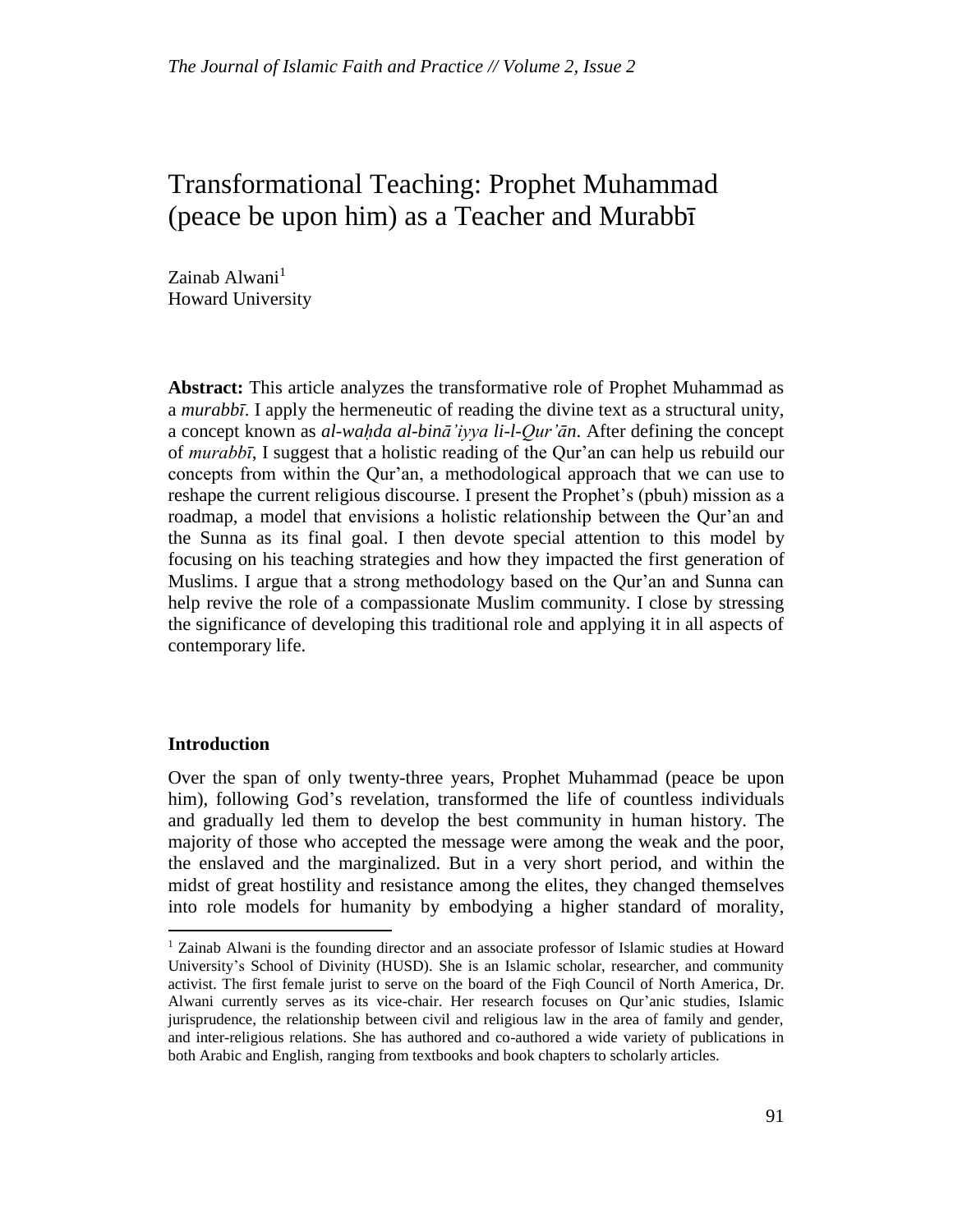standing for justice, advocating for freedom, honoring humanity, and calling for equity for all. What were the distinct characteristics of Prophet Muhammad that helped induce this social, cultural, and paradigmatic change?

In this paper, I argue that his role as a *murabbī –* a broad term that encompasses the activities of teaching, mentoring, advising, and guiding – was central to his prophetic mission and ultimate success in spawning a social revolution. I briefly discuss his transformative role in this regard by applying a holistic reading of the Qur'an. More specifically, I apply the hermeneutic of reading the divine text as a structural unity, a concept termed *al-waḥda albināʾiyya li-l-Qurʾān.* <sup>2</sup> My goal is to present the Qur'anic-Prophetic model of *murabbī* by using the Prophet's mission as a roadmap (Q. 2:129; 3:164; 62:2).

The term *murabbī* has many derivatives in the Qur'an. This inspired me to investigate deeper into its meaning in order to understand the role of such a person. I apply the holistic method *al-waḥda al-bināʾiyya li-l-Qurʾān* by reading different applications of this term therein. This method conceives the Qurʾan's unity through its linguistic, structural, and conceptual elements, such that the divine text, in its entirety, represents an integrated whole. This approach helped me observe this term's movement and how its meaning changes according to the context in which it is used without violating its original meaning. I discovered that the once-simple meaning in the traditional Arabic language was transformed into a comprehensive divine language, perfectly articulated with eloquence and depth. It is amazing how reading the word conceptually for the explicit purpose of tracing the derivation of words led me to construct the framework of *murabbī*, starting with the Creator as the First and Ultimate *murabbī* who sent messengers and revelation to ensure that humanity would be guided by a fellow human being (e.g., 21:7). God sent Prophet Muhammad (pbuh) as the role model for humanity (e.g., 33:21 and 7[:158\)](http://tanzil.net/#trans/en.asad/7:158) and introduced His last Prophet by proclaiming: "And We have not sent you, [O Muhammad], except as a mercy to the worlds" (21[:107\)](http://tanzil.net/#trans/en.sahih/21:107). The ultimate goal of his mission was to build the well-balanced Muslim personality, one that draws on its thinking, methods, and behavior to enhance harmonious relationships with our Creator, fellow humans, and surroundings. The institution of brotherhood and sisterhood (*ta'ākhi*) was one of the Prophetic strategies for healing and rebuilding the new community.

Prophet Muhammad (pbuh) is the *murabbī* who was guided by the Divine, the ultimate *murabbī*, and God's expectation that humanity would follow his guidance. Many lessons can be derived from this timeless message, including how to leverage this Qur'anic-Prophetic model. This message, the final divine communication from the Creator, is not restricted to its original audience,

<sup>&</sup>lt;sup>2</sup> For more details of the classical and contemporary debates concerning the method's genealogy, see my article "*Al-waḥda al-binā'iyya li-l-Qur'ān*: A Methodology for Understanding the Qur'an in the Modern Day," *Journal of Islamic Faith and Practice*, 1:1 (2018): 7-27.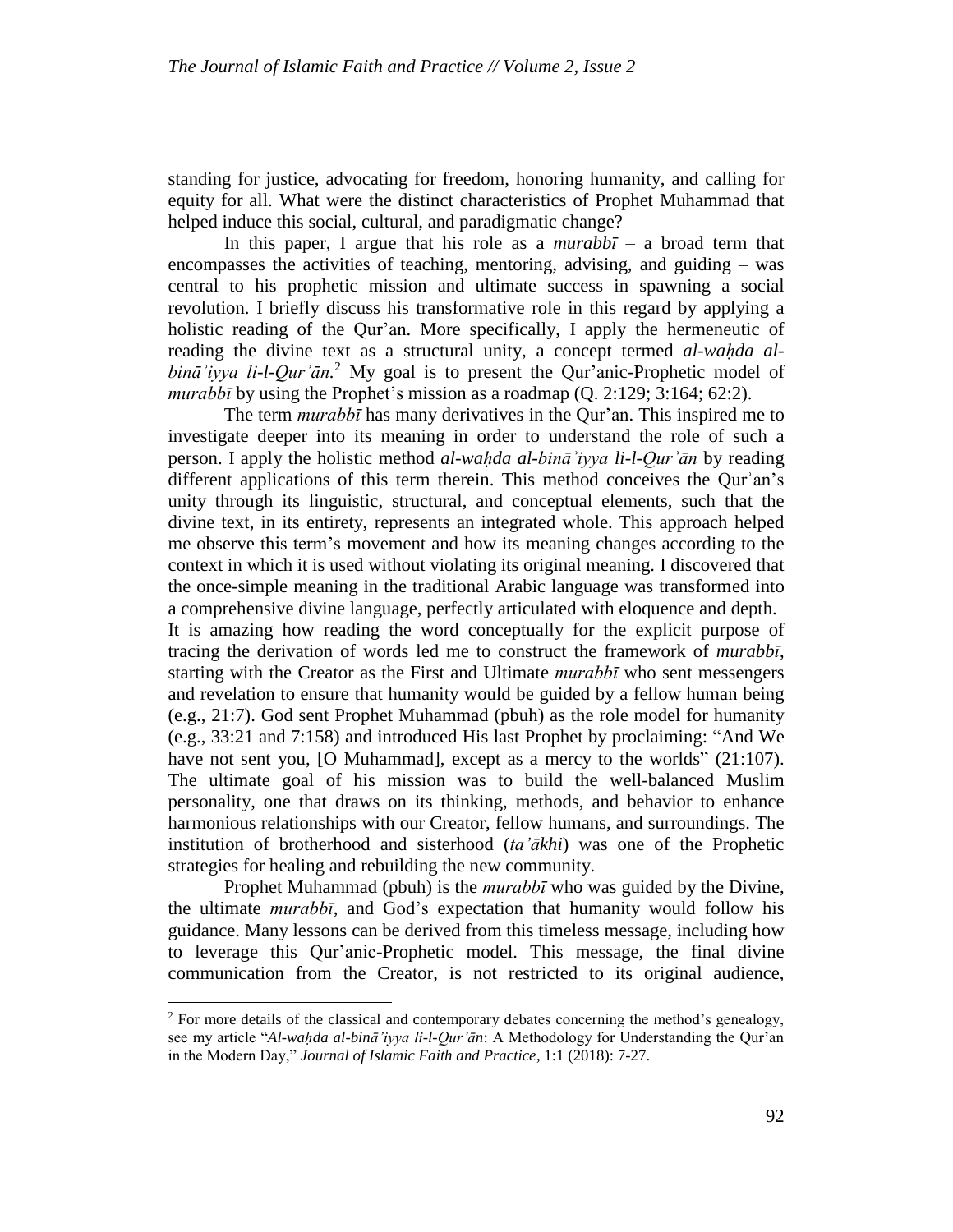because, being eternal, it is also immutable, regardless of how much the *umma* regresses, as is the case today. The concept of *murabbī* reflects the ability of people in any position or role to help each other advance to a higher level of morality. Through the strength of their vision and personality, they are able to inspire one another to change their expectations, perceptions, and [motivations](https://www.verywellmind.com/what-is-motivation-2795378) so that they can work toward common goals.

All of this raises certain questions: Who is a *murabbī*? What are this person's characteristics? How did Prophet Muhammad (pbuh) strengthen the relationships between his community's members at all levels? How can we be an instrument of unity as an individual *rather* than an instrument of division? What are the best practices when it comes to creating healthy relationships, and how can we maintain them? What are the best practices in this model that will help us restore trust among people and embody compassion and mercy at all levels?

After defining this concept, I suggest that applying the methodology of reading the Qur'an holistically is one tool that we can use to rebuild our concepts from within the Qur'an, an approach that will help reshape the current religious discourse. Presenting the Prophet's (pbuh) mission as a roadmap is a model for how it envisions a holistic relationship between the Qur'an and the Sunna. I then devote special attention to his model by focusing on his teaching strategies and their impact on forming the first generation. I suggest that a strong methodology based on the Qur'an and Sunna can help revive the role of a compassionate Muslim community. I close by stressing the contemporary significance of developing this traditional role and applying it to today in all aspects of life.

### **Literal Meaning: Aim and Scope**

l

The root of *murabbī* stems from the same root for *rabb* and its related derivations. For example, God refers to Himself as *Rabb*: the Creator, the Sustainer, and the Cherisher. This term's meaning is so vast that other languages lack an equivalent word for it. Literally, it means to take care of, nourish, sustain, provide for, and raise or bring up. One of its derivatives is *tarbiyya*. According to al-Raghib al-Isfahani (d.  $502/1108$ ), the foundational meaning of *rabb* is *tarbiyya*,<sup>"</sup> which means to raise and nourish at every stage until the goal is attained."<sup>3</sup> As the Qur'an attests to the definition of its words and determines their specific meaning(s), it is essential to define any term or concept in the light of its unity

<sup>3</sup> Al-Raghib al-Isfahani was an eleventh-century [Muslim scholar](https://en.wikipedia.org/wiki/Islamic_scholar) of [Qur'anic](https://en.wikipedia.org/wiki/Quran) [exegesis](https://en.wikipedia.org/wiki/Tafsir) and the [Arabic language.](https://en.wikipedia.org/wiki/Arabic_language) I wrote about his methodology in my article "*Al-waḥda al-binā'iyya li-l-Qur'ān*: A Methodology for Understanding the Qur'an in the Modern Day," *Journal of Islamic Faith and Practice* 1, no. 1 (2018): 9-10. See al-Raghib al-Isfahani, *Al-Mufradāt fī [Gharīb al-Qur'ān,](https://en.wikipedia.org/wiki/Al-Mufradat_fi_Gharib_al-Quran)* ed. Muhammad Seyd Kaylani (Beirut: Dar al Ma'rifa, n.d.).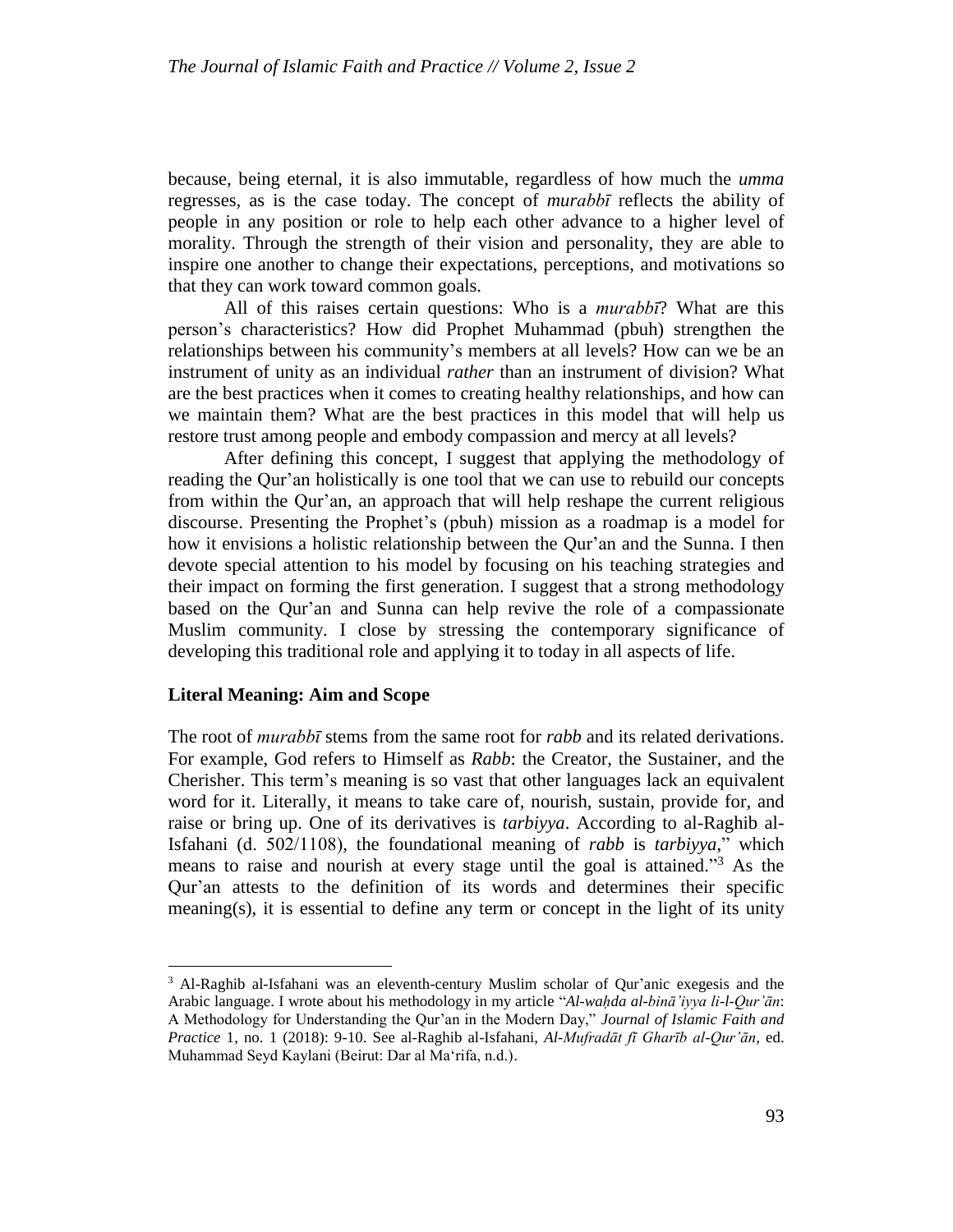and divine language, as well as to read it conceptually in order to trace the derivation of its words.

# **God as** *al-Murabbī***, the One Who Ensures Everything's Growth and Maturity**

The root of *rabb* and its broad meanings of "caring" and "loving" appear in the Qur'an numerous times. However, the surrounding context reveals that this term is most often referring to God, the Creator. As the Most Merciful and the Ultimate *murabbī*, He presents a detailed description of Himself so that there is no confusion or doubt in people's minds as to who and what He is. Although this subject is beyond the scope of this paper, it is important to briefly highlight the major themes that will help us understand and then apply its meaning.

In several Qur'anic passages, God uses "العالمين رب": the Creator, Sustainer, and Cherisher of the Worlds. In the first *s[ūra](https://en.wikipedia.org/wiki/Surah)*, God introduces Himself with the verse: "All praise and gratitude is due to Allah, *Rabb*/the Sustainer of all the Worlds." To remove any possible misunderstanding, He sent prophets and messengers to explain this concept further. In the first conversation between Pharaoh and Moses, God said: "And go, both of you [Moses and Aaron], to Pharaoh and say: 'We have been sent by the Sustainer of the Worlds'" [26:16]. "Pharaoh asked: 'And what is the Sustainer of the Worlds?'" [26:23]. "[Moses] answered: '[He is] the Lord of the heavens and the earth and all that is between them': if you would but [allow yourselves to] be convinced!" [26:24].

This *āyah* clearly states that God takes care of, nourishes, and fosters everything that exists through every stage of its existence. Hundreds of verses describe God's blessings and illustrate His care. God confirmed that He distributes our means of livelihood and takes care of all His creations, so we do not need to worry about such things.

And there is no living creature on earth but depends for its sustenance on God, and He knows its time-limit [on earth] and its resting-place [after death]. All this is recorded in a clear book. Enthroned above the waters, it was He who created the heavens and the earth in six days [periods]. [God reminds you of your dependence on Him] in order to test you [and thus to make manifest] which of you is best in conduct. (11:6-7)

In God's capacity as the Owner – *rabb* also means ownership – God entrusted humanity with being His agents and trustees on Earth. The Qur'an maintains the meaning of *rabb* as a caring and loving relationship. For example, the presence of a possessive pronoun, such as "my" Sustainer or "your" Sustainer, mostly reflects a close and intimate relationship between you and your Creator, as in the *ṣalāt* (prayer). Muslims glorify God by bowing down and prostrating saying *"subḥāna*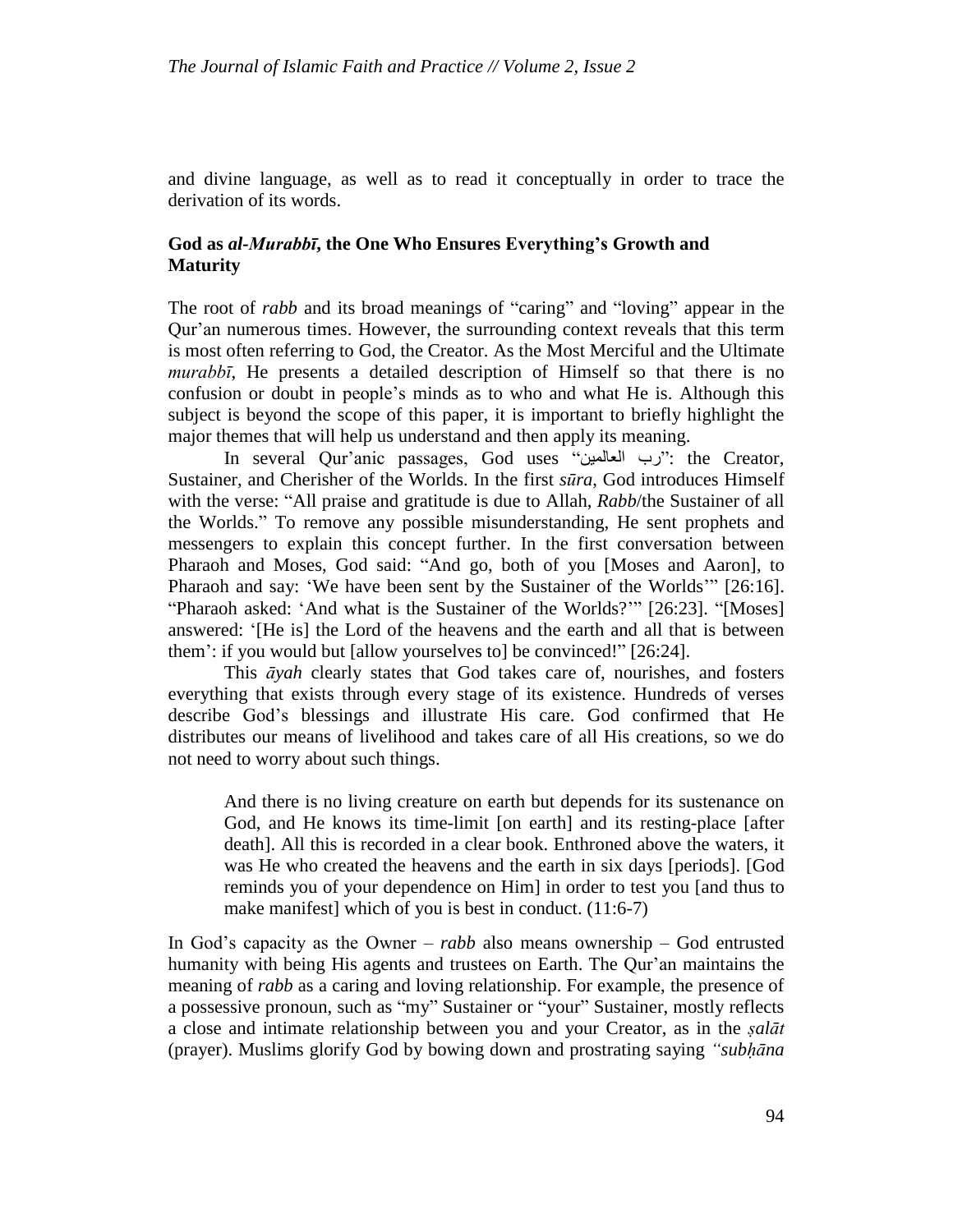*rabbiy al-'adhīm*" and, in each *sujūd, "subḥāna rabbiy al-a'lā"* (87:1 and 56:74 and 96). In the Qur'an, *rabb* illustrates the movement of a word that not only provokes thought and ideation, but also inspires emotion in the reader or listener.

Every language is influenced by a culture and therefore reflects its needs. In some cultures, *rabb* refers to a person who can exert power and control, like a slave-owner. This understanding may lead to a misconception. For example, some dictionaries define "*rabb al-dār*" or "*rabbat al-bayt*" as the master/lord of the house or the lady of the house, respectively.<sup>4</sup> Such definitions emphasize ownership from a materialistic view, rather than the person who takes care of, nurtures, and manages the family's affairs. Therefore, it is essential to use the Qur'anic language as the final arbitrator and the ultimate reference when defining any of its words' meaning(s). This will reframe our understanding and help reduce misconceptions while helping build a positive and constructive understanding of all critical concepts. By defining "*rabb al-dār*" in the latter, as opposed to the former, sense, the familial structure is transformed from a hierarchal model into a compassionate one (e.g., 2:187, 3:195, 4:1, 9[:71-](http://tanzil.net/#trans/en.asad/9:71)72, 17:23-34, 30:20-21, and 31:14-16).

As we follow *rabb*'s movement between the Qur'anic meaning and the cultural explanation, there could be a misunderstanding over what it means to be a slave or servant of God versus being enslaved by another human being. The Qur'an refutes this analogy and clearly explains the difference in the following parable.

God makes a comparison between [two men:] a man enslaved [and therefore] unable to do anything on his own accord, and a [free] man upon whom We have given plentiful provision, who gives out from it privately and openly. Are they equal? Praise be to God [alone]! But most people do not know it. God makes another comparison between two men: one of whom is dumb, cannot do a thing, and is a burden on his master. Wherever he sends him on an errand, he brings [him] no good. Is he equal to someone who commands justice and follows a straight path? (16:75[-76\)](http://tanzil.net/#trans/en.wahiduddin/16:76)

Reading the Qur'an holistically shows us that the divine text defines its concepts so precisely that no space is left for any misunderstanding or misconception. God clearly explains the difference between His and the people's measurements, especially when there is a tendency to confuse the two: "Indeed, We have offered in this Qur'an every evidence and lesson by way of parables and examples for people so that they may think and take heed" (39:27) and "So God propounds

 $\overline{a}$ 

<sup>4</sup> [Hans Wehr,](https://en.wikipedia.org/wiki/Hans_Wehr) *[A Dictionary of Modern Written Arabic](https://en.wikipedia.org/wiki/Dictionary_of_Modern_Written_Arabic)*, ed. J. Milton Cowan (Ithaca, NY: Spoken Language Services, 1976), 320-21.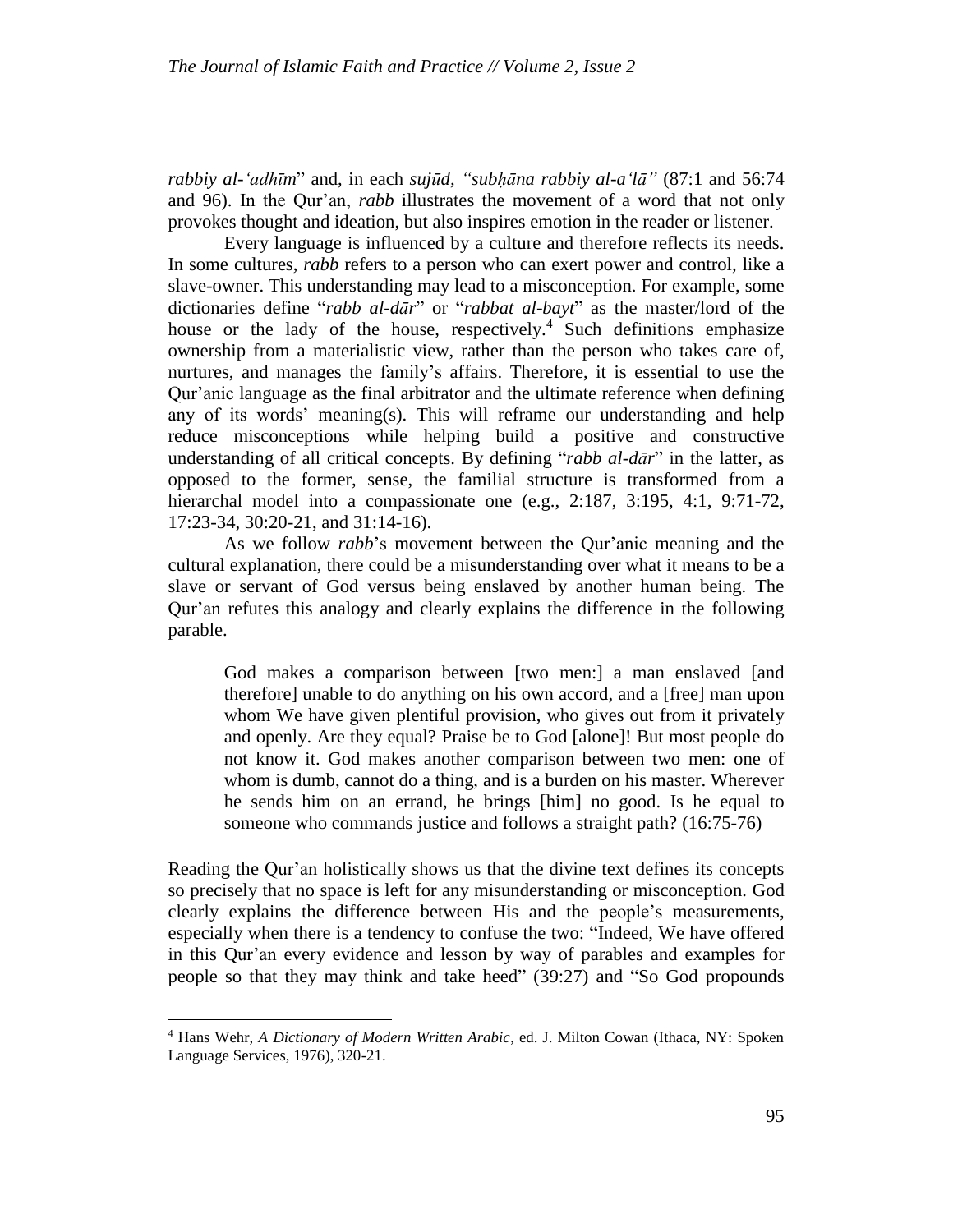parables for human beings, that they may reflect on them and infer the necessary lessons" (14:25). Parables help people understand abstract concepts by alluding to shared experiences and allowing readers to feel as if they are direct observers of these experiences. By using carefully selected or crafted parables, remote and abstract truths can be made more comprehensible. For example, whenever there is a chance that people might confuse or corrupt a concept, the Qur'an uses [parables.](https://en.wikipedia.org/wiki/Parable) Qur'an 16:75-76 is a good example of this.

The divine text presents parables in a variety of forms<sup>5</sup> to convey intellectual, spiritual, and moral knowledge and also employs symbolic language to express things that we cannot always put into words. This technique enables people to visualize and gain at least a basic understanding of the knowledge and concepts being conveyed. Given that the subject is associated with something that we already know and thus can be understood within a familiar context, we can better learn and retain that information. Moreover, there is a greater chance that we will reflect upon it.

The purpose of a parable is not to state the obvious, but to illuminate subtle differences or unexpected similarities between two subjects. This is how the Qur'an removes any pre-existing concepts or understandings that may cause confusion between the two issues. Therefore, being a true servant of the Creator is the noblest rank and represents the ultimate freedom that one should seek to achieve, whereas being enslaved to anyone or anything strips the person of his/her free will, namely, the covenant between God and humanity.

God wants us to worship Him by our own free will trust *(amāna)*: "We did indeed offer the trust to the heavens, the earth and the mountains, but they refused to bear it, and were afraid of it. Yet humanity accepted it" (33:72). Once humanity accepted this responsibility, God entrusted us with acting as His trustee/steward on earth: "Remember when your Sustainer said to the angels, 'I am putting a trustee *(khalīfa*) on earth'?" (2:30). With this, the Creator, the One Who owns all knowledge and wisdom, entrusted humanity with maintaining this world's balance, peace, tranquility, fairness, justice, and sustainability. And, of course, humanity will be held accountable for how it carried out this trust. Therefore, being servants or slaves of God is in no way equal to any type of human servitude or enslavement.

God asserts His love and care for humanity: "And [tell them that] I have not created the jinn and humanity to any end other than that they may [know and] worship Me. [Besides] no sustenance do I ever demand of them, nor do I demand that they feed Me, for verily God Himself is the Provider of all sustenance, the mighty One, the Eternal" (51:56[-58\)](http://tanzil.net/#trans/en.asad/51:58). In this context, God wants people to

<sup>5</sup> See Mohammed Jaber al-Fayadh, *al-Amthāl fī al-Qur'ān al-Karīm* / *The Proverbs of the Glorious Qur'an*, 2nd ed. (Herndon, VA: International Institute of Islamic Thought, 1995). This Arabic-language book can be found online at https://books-library.online/a-2494-download.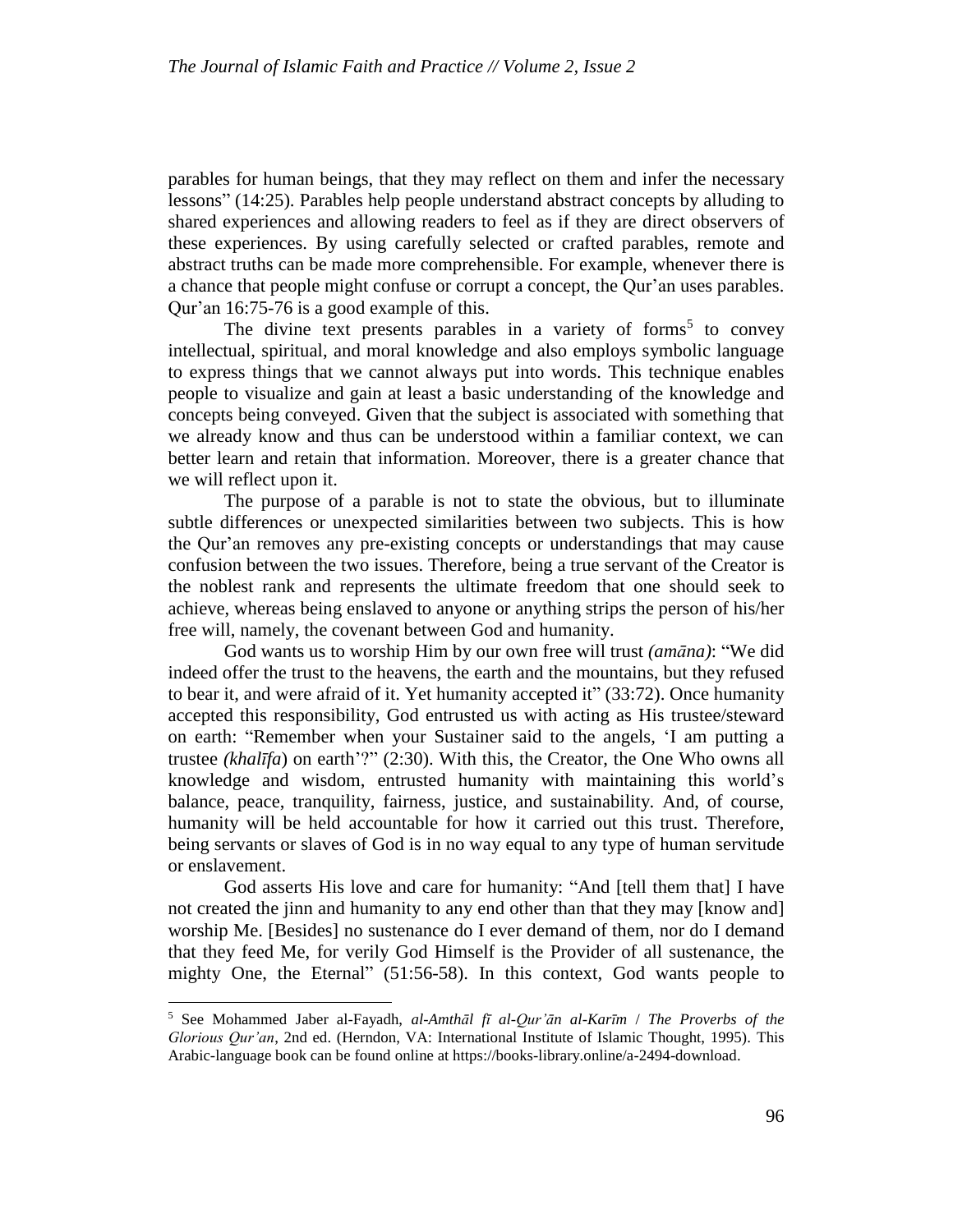worship and devote all acts of worship to Him Alone by their own free will. The Qur'an gives the example of Ibrahim, who announced his submission to God in a beautiful supplication.

Now [I know that,] verily these [false deities] are my enemies [and that none is my helper] except the Sustainer of all the Worlds, who has created me and is the One who guides me. It is He who feeds me and gives me drink. When I am ill, it is He who cures me and who will cause me to die and then will bring me back to life – and who [I hope,] will forgive me my faults on Judgment Day! O my Sustainer, endow me with the ability to judge [between right and wrong] and make me one with the righteous. (26:77[-83\)](http://tanzil.net/#trans/en.asad/26:83)

This passage both articulates the meaning and role of a *murabbī* and presents God, the Most Merciful and Most Gracious, as the best *murabbī*. Not only does it convey the idea of fostering, bringing up, or nourishing, but also the concepts of guiding, monitoring, accomplishing, cherishing, sustaining, and bringing to maturity, via a process of spiritual evolution, from the earliest state to that of the highest perfection. To implement this method correctly, from time to time God the Most Merciful sent prophets and messengers to ensure that humanity would be guided by one of their own who would serve as their role model.

Indeed, We sent aforetime Our messengers with all evidence of [this] truth. And through them We bestowed revelation with clear signs and sent down with them the Book and the Balance (of Right and Wrong) so that people might behave with equity and stand forth in justice. (57:25)

## **Prophet Muhammad (pbuh) as a** *Murabbī*

God sent Prophet Muhammad (pbuh) as a role model for humanity (e.g., 33:21 and 34:28):

Say [O Muhammad]: "O humanity, verily, I am the Messenger of God to all of you, [sent by Him] unto whom the dominion over the heavens and the earth belongs. There is no deity except Him; He [alone] gives life and causes death." Believe, then, in God and His Messenger – the unlettered Prophet, who believes in God and His words – and follow him so that you may be guided. (7[:158\)](http://tanzil.net/#trans/en.asad/7:158)

This explains that Prophet Muhammad (pbuh) is the *murabbī* guided by the Divine, the ultimate *murabbī*, and that God expects humanity to follow His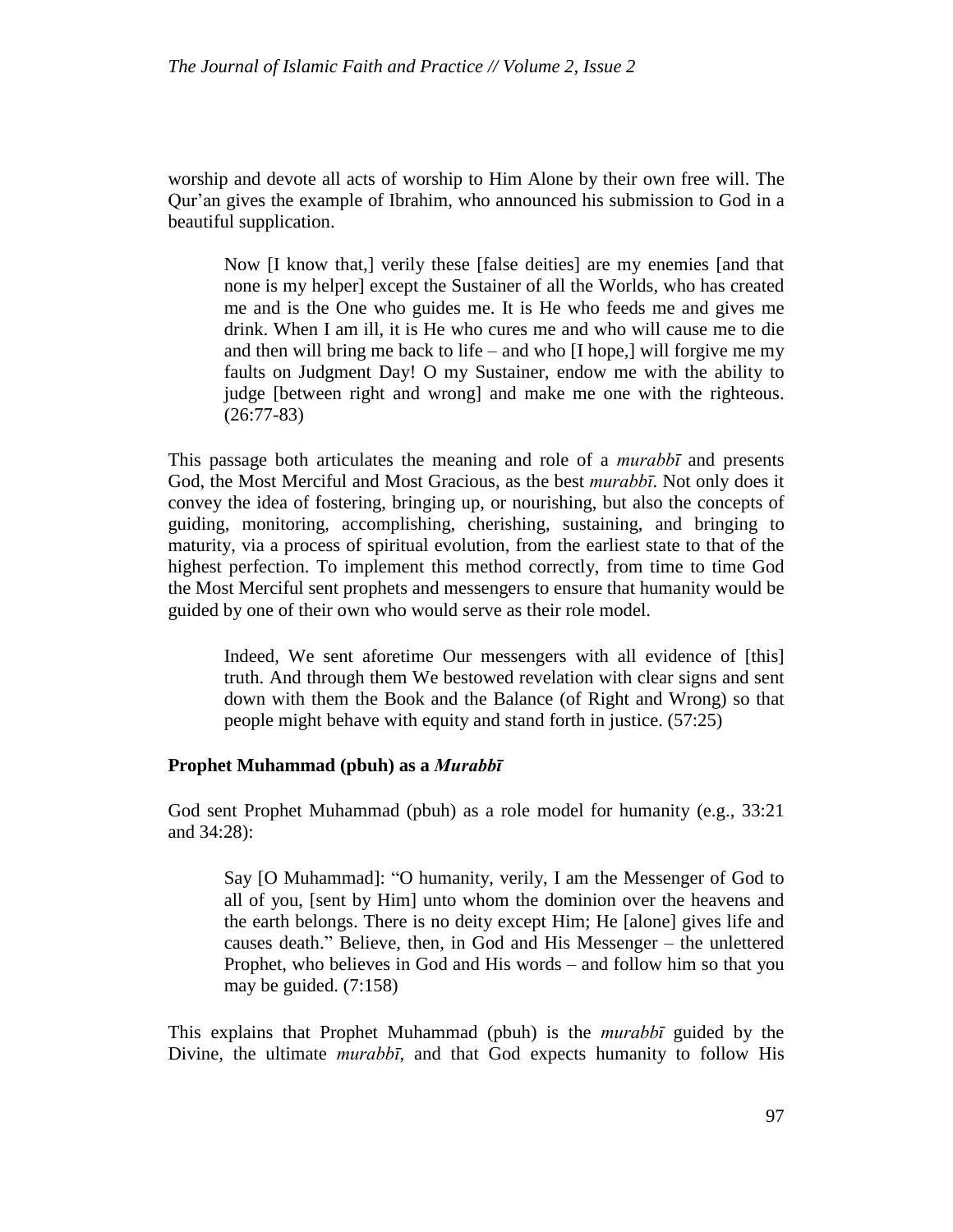guidance. Thus, the Prophet's (pbuh) actions and characteristics embodied the Qur'an. To further solidify this point, when his wife A'isha was asked about his character, she replied, "Do you not read the Qur'an? His character was embodied in the Qur'an." If she had been asked how he had worshipped, parented, conducted his marital affairs and business transactions, and so on, she would have replied the same way: "His \_\_\_ was embodied in the Qur'an." This was the Prophet's (pbuh) core mission.<sup>6</sup>

The Prophet was entrusted with a heavy responsibility – building a community firmly grounded in the Qur'an's teachings – as articulated in one of the first revelations: "Soon shall We send down to you a weighty message (73[:5\)](http://tanzil.net/#trans/en.yusufali/73:5)." How could he fulfill this responsibility other than by serving as its living embodiment? Every breath he took, every decision he made, and every word he spoke had to be completely aligned with God's message. For example, how did he teach people that being servants or slaves of God had nothing in common with their current understanding of servitude and slavery?

With the guidance of the Qur'an, Prophet Muhammad (pbuh) wisely and gradually introduced changes to the established culture by presenting its concepts in a way designed to root out the existing misconceptions.

First: He began to deconstruct this particular misconception by emphasizing the concept of *tawhīd* (Islamic monotheism) and explaining God's attribute of *Rabb*, the Most Merciful. He emphasized the meaning of submitting oneself to God/the Creator alone and employed appropriate pedagogical strategies for teaching everyone on his or her level to make sure that they understood him clearly. Ibn Abbas reported

One day I was behind the Prophet (peace and blessings of Allah be upon him) [riding on the same mount] and he said, "O young man, I shall teach you some words [of advice]: Be mindful of Allah, and Allah will protect you. Be mindful of Allah, and you will find Him beside you. If you ask, then ask Allah [alone]; and if you seek help, then seek help from Allah [alone]. Know that if all of humanity gathered together to benefit you with anything, they would not benefit you except with what Allah had already prescribed for you. Likewise, if all of humanity gathered together to harm you with anything, they would not harm you except with what Allah had

l

<sup>6</sup> It is mentioned in the lengthy story that Sa'd ibn Hisham ibn 'Aamir asked 'A'isha about some matters while he was Madina. He said: "I said: O Mother of the Believers, tell me about the character of the Messenger of Allah (S)." She replied: "Do you not read the Qur'an?" I said: "Of course." She stated: "The character of the Prophet was the Qur'an." I wanted to get up and not ask about anything else until I died…" Narrated by Muslim, 746.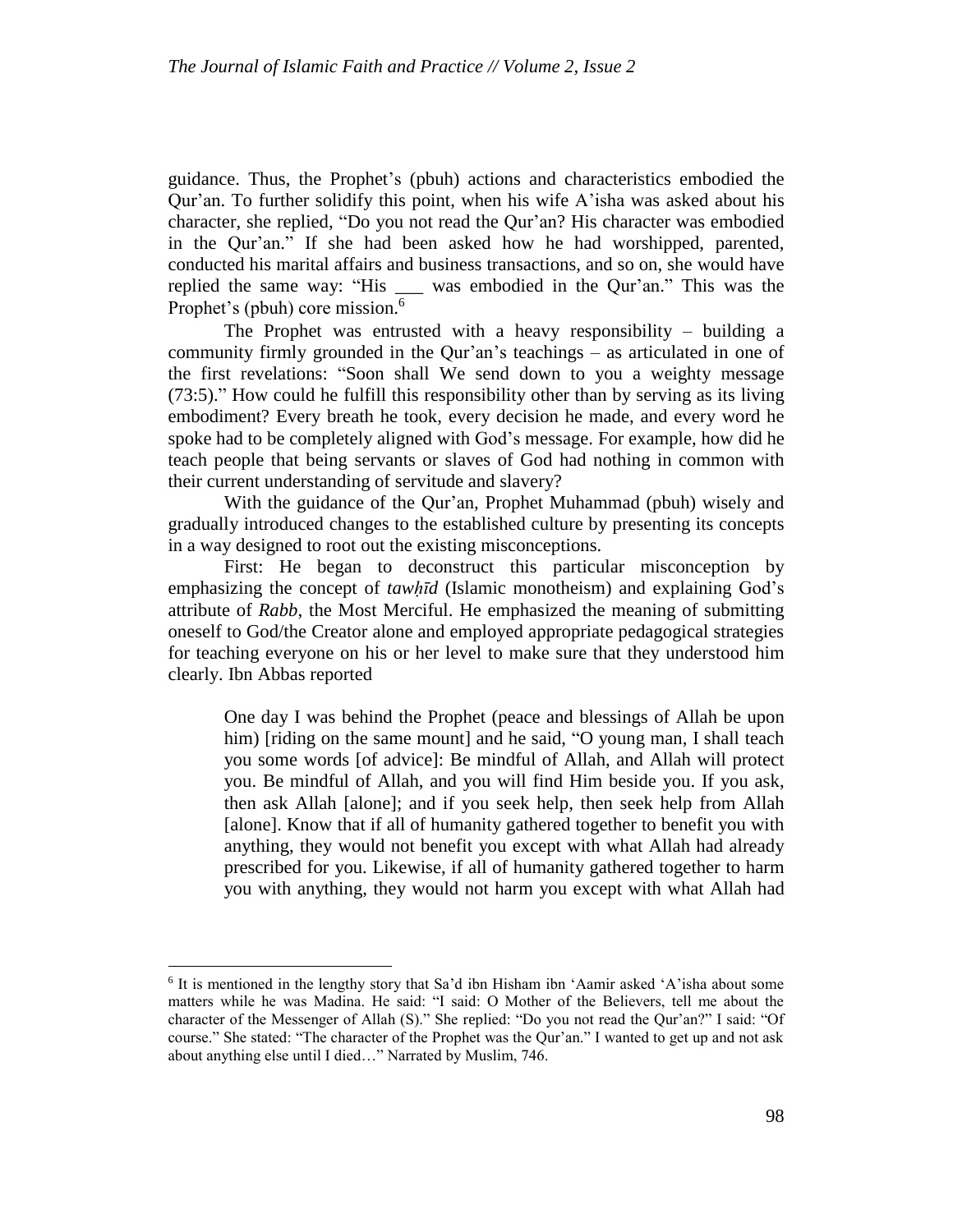already prescribed against you (35:2). The pens have been lifted, and the pages have dried."7

Second: To remove any misunderstandings and misconceptions, the Prophet (pbuh) taught that the human family is one and that all people are created equal in terms of worth and value, regardless of race, ethnicity, gender, or class. All of our ancestral lineages extend back to Adam and Eve, for all human beings are sisters and brothers. Therefore, instead of disdaining, betraying, or humiliating anyone, we should strive to guide them, light their path, and walk with them along the path to heaven. This replacing of old concepts with new ones is clear in the following hadith: Abu Hurayra reported Allah's Messenger ( $\ddot{\mathcal{E}}$ ) as saying: "None of you should say 'my slave and my slave-girl,' for all of you are the slaves of Allah, and all your women are the slave-girls of Allah. Rather, call them 'my young man' and 'my young girl.'"<sup>8</sup>

Third: To confirm this new compassionate relationship, Prophet Muhammad (pbuh) highlighted the meaning of brotherhood and sisterhood: "Allah has made some of your brothers as servants under your care. So whoever has his brother under his care, then let him feed him from his food, and let him clothe him from his clothes. Do not give him a duty that he cannot bear. And if you [nevertheless] give him a duty that he cannot bear, then assist him with it."<sup>9</sup>

This means that the *murabbī* of the Prophet (pbuh) was the divine guidance and light of the Qur'an. His most distinctive quality, however, was the fact that he was a blessing to everyone in both word and deed. He infused justice, mercy, love, and dignity in all of those around him, spread the meaning of brotherhood/sisterhood to such an extent that it became an exceptional experience in human history. Thus, given all of the above, being a true servant of the Creator is the noblest rank that one should seek to achieve. The Qur'an describes Prophet Muhammad (pbuh) as His *'abd*: "And if you doubt any part of what We have revealed step by step upon Our *'abd* (slave or servant [Muhammad]), then produce a *sūra* of similar merit and call upon any other than God to bear witness for you, if what you say is true"  $(2:23)$  $(2:23)$ .

Indeed, being true servants is not restricted to the prophets, for God describes in a beautiful way His true *'ibād* (sing. *'abd*) among the believers: "For [the true] servants of the Most Merciful are [only] they who walk gently on earth, and who, whenever the ignorant address them, reply with [words of] peace" (25[:63\)](http://tanzil.net/#trans/en.asad/25:63). Therefore, when Muslims stand before God in prayer and recite the first *sūra*,

<sup>7</sup> *Sunan al-Tirmidhī,* 2516. He graded it as *ṣ*a*ḥīḥ* (authentic).

<sup>8</sup> *Ṣaḥīḥ al-Bukhārī*, 2434; *Ṣ*a*ḥīḥ Muslim*, 4275.

<sup>9</sup> Hadith of *Jāmi' al-Tirmidhī* , 1945, Grade: sound hadith.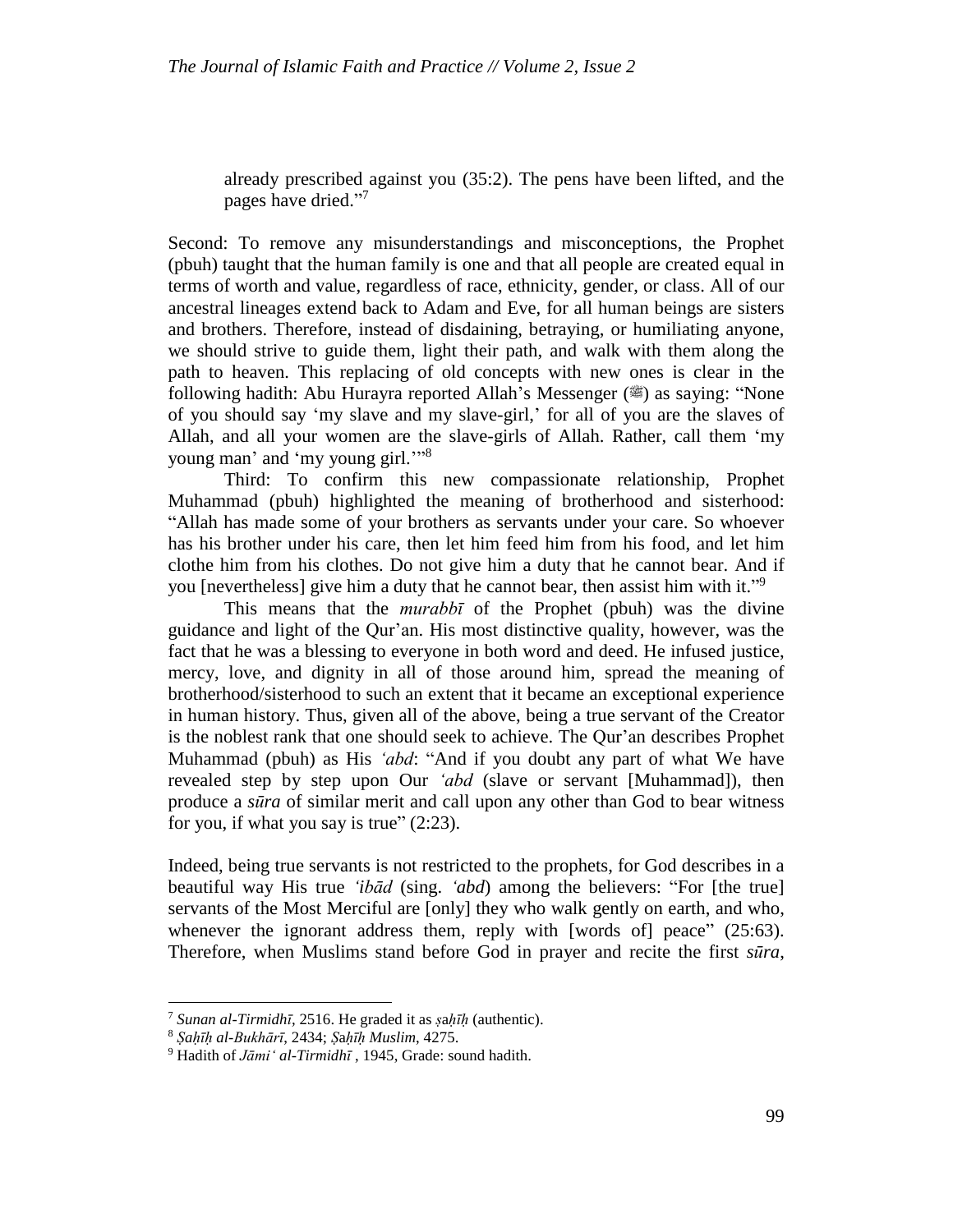they declare complete submission to their Creator by repeatedly reciting "You alone do we worship, and to You alone do we turn for help" (1[:5-](http://tanzil.net/#trans/en.asad/1:5)6).

God servants are to actively reflect upon and observe His creation (e.g., 3:19, 2:219, 13:3, and 30:21). This critical thinking is what the first revelation called for, for "Read" combines the two readings: that of the revelation and that of reading (and reflecting upon) God's creation: "There are signs in details for those who reflect" (10:24). After ensuring that one gets one's facts straight, one is expected to draw the correct conclusion(s).

Indeed, in the creation of the heavens and the earth and the alternation of the night and the day are signs for those of understanding, [and] who remember God when they stand and when they sit, and when they lie down to sleep. And [so] reflect on the creation of the heavens and the earth, saying: "O our Sustainer, You have not created all this without meaning and purpose. Glory be to you! Keep us safe, then, from the torment of the Fire." (3:190[-91\)](http://tanzil.net/#trans/en.wahiduddin/3:191)

God continued inviting humanity to reflect and make sure that its members would submit and worship Him alone with their free will: "Such is the Creation of Allah. Now show Me what is there that others besides Him have created..." [\(31:11\)](http://www.islamicity.com/MOSQUE/ARABICSCRIPT/AYAT/31/31_11.htm).

The Qur'anic-Prophetic understanding of *murabbī* is purposeful and builds commitment toward positive changes that are inclusive of people and their diverse viewpoints, empowers those involved, is ethical, and recognizes that all of these elements are accomplished by relational and ethical processes. The Prophet's (pbuh) mission outlines the main strategies of a *murabbī*: "Indeed, God bestowed a favor upon the believers in sending a Messenger from among themselves to recite His verses unto them, mentor their growth in purity, and teach them the Book and wisdom, whereas before that they were, indeed, most obviously lost in error"(3[:164\)](http://tanzil.net/).

His mission shows us how to implement the Qur'an in our life practically and develop thereby a compassionate community. The Qur'an clearly defines this mission and therefore is considered a significant methodology in terms of presenting both a theoretical and a practical transformative model of *murabbī*. Using this defined mission helps us (1) understand the significance of the Qur'an-Sunna relationship, (2) how Prophet Muhammad (pbuh) followed the Divine instruction and teachings, (3) his main strategies for implementing them in real life, and (4) how the Qur'an assessed and guided him during the process of implementation.

As history shows, these goals were achieved via a several long-term process in which some of the Companions played a leading role.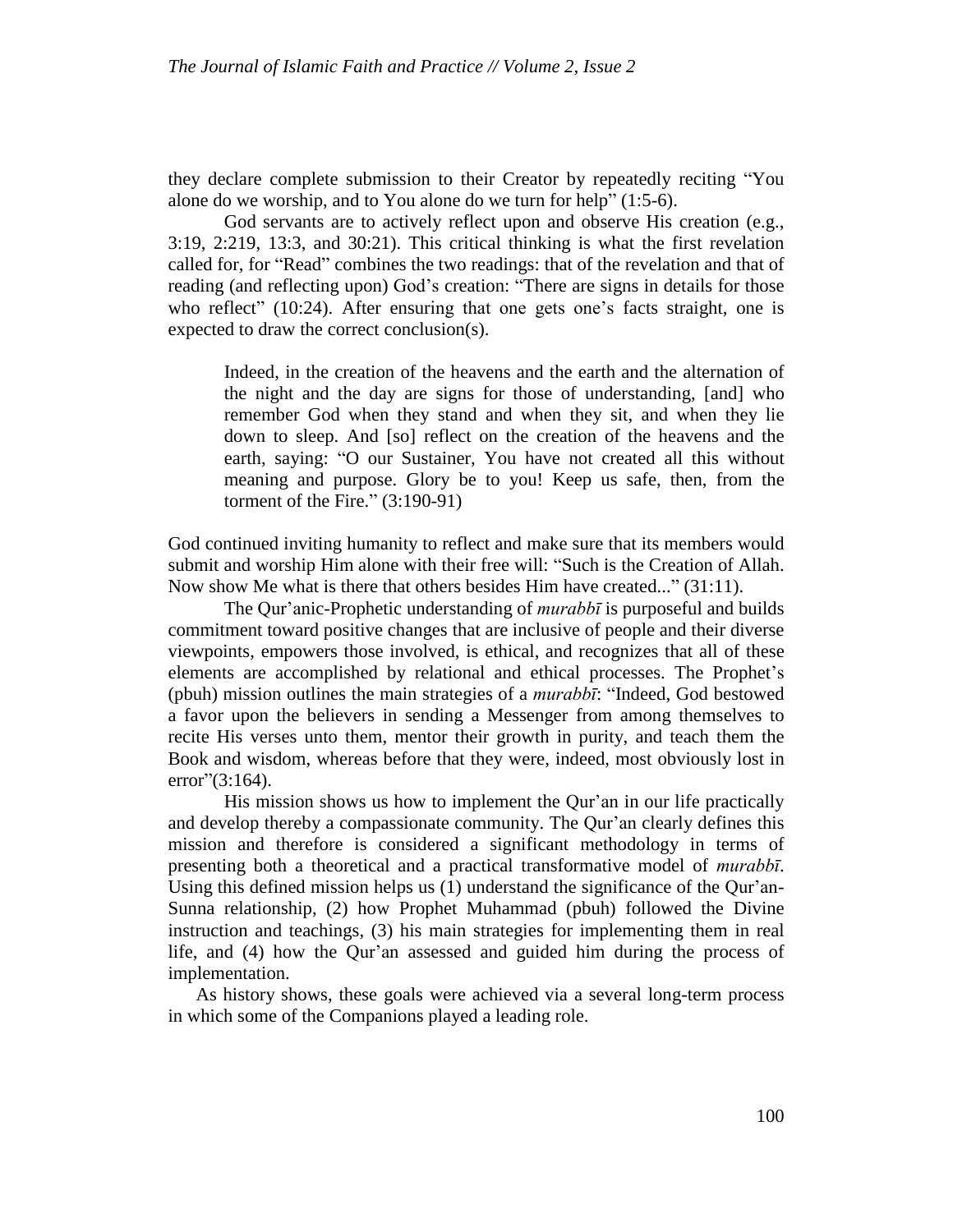- *Tilāwa*: Spreading knowledge and providing everyone with access to the Divine knowledge by reciting, conveying, and following the revealed Book of God to acquire purity (*tazkiya*).
- *Tazkiya*: Mentoring the process of people's growth holistically, namely, spiritually, intellectually, and socially.
- Teaching: Demonstrating the Qur'an's implementation in order to gain *ḥikma* (wisdom) (e.g., 2:151, 3:164, and 62:2).

Therefore, the body of knowledge known as "the Sunna" presents a model for applying the Qurʾan to real-life situations and remains a practical experience of living a human life at the highest possible level, as practiced by the Prophet (pbuh). His words and actions must not be examined piecemeal, but in their entirety as an overall phenomenon ordered by universal laws and principles that can be studied and analyzed. In other words, the Sunna can only be understood correctly when it is placed within a larger framework, namely, the Qur'an.

# **The Derivatives of** *Ribbiyyūn and Rabbāniyyūn*

Reading the Qur'an holistically allows us to reflect deeply upon the meaning of its words, like *rabb*, and uncover the vastness of divine guidance. This is how the Qur'an is able to interact with every person on a very personal level while maintaining its integrity as the absolute book of guidance for the masses. As it continues to construct and broaden the landscape of *murabbī* as a communal attribute that facilitates compassion, it introduces the concepts of *ribbiyyūn and rabbāniyyūn,* which are derived from *rabb*. *Rabbānī* is used in four verses, three of which include *rabbāniyyūn* (i.e., 3:79, 5:44, and 5:63) and once using *ribbiyyūn* (3:146-48). *Ribbiyyūn* came in the context of commending the first generation of believers and supporters of the prophets as role models for later generations (3:146-48). The Qur'an presents *rabbāniyyūn* for those people of knowledge (i.e., scholars) who are devoted to building a close connection with their Creator, practicing what they learn, and spreading His message. After providing a clear description of their characteristics and roles, the Qur'an then analyzes how their actions impact their communities.

These scholars' first step is to hold themselves accountable for reading and interpreting the Book of God in a way that reflects His message and to adhere to its true meaning (3:79-80). The second step is to define this message clearly so people understand what they are accountable for achieving. In this case, the scholars are responsible for developing effective strategies and establishing best practices for learning and teaching God's message, and then for generating the correct tools to assess and evaluate that knowledge and its practical impact upon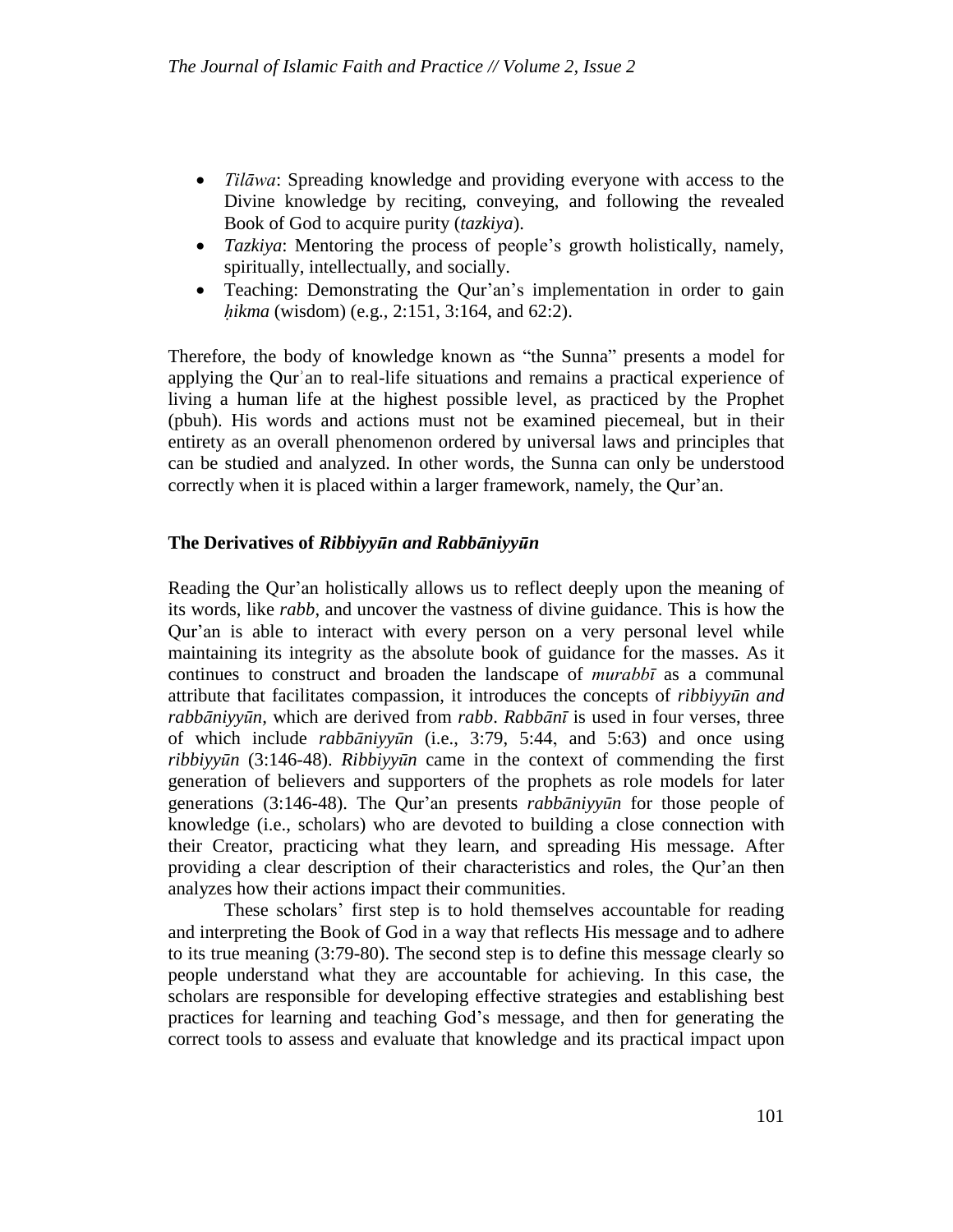people's lives. God-devoted people, by virtue of their submission to *tawḥīd*, are committed to a lifetime of doing what is good and forbidding what is evil in order to fulfil the purpose of life: serving as God's trustees. This process includes observing and mentoring people while they gain knowledge, similar to how the Qur'an corrected behaviors, customs, and unjust practices in real-time. Eventually, this knowledge will be transformed into reality and change people's lives by inculcating the divine teachings into their interests and behavioral orientations as individuals, groups, and cultures.

At the same time, these scholars must evaluate the practices, cultures, and traditions that were established based on what they taught (5:62-63). Once people understand the message clearly and observe their proper role models, the moral community will be established. It is important to remember that doing good and forbidding evil is not the role just of the individual, but also of the community: "And that there might grow out of you a community [of people] who invite unto all that is good, and enjoin the doing of what is right and forbid the doing of what is wrong: and it is they, they who shall attain to a happy state" (3[:104\)](http://tanzil.net/#trans/en.asad/3:104). The ulama's most crucial role is to understand a revelation's meaning and then articulate the relevant methodology that would make Islamic principles relevant to any society, one that would fulfill the Islamic obligation to expend one's utmost effort to serve the Creator.

### **Mothers and Fathers as** *Murabbī*

The final cornerstone of this Qur'anic framework concerns parenting. The Qur'an provides several relevant examples to reflect this significant aspect, among them examples of some of the prophets and their relationship with their children, one of which concerns an example of an ordinary man who fulfilled his role as a parent effectively. All such narratives are used to inform people that there is no excuse for being a poor *murabbī*, as pointed out by Luqman's conversation with his son in *Sūra Luqmān*.

The verb *rabba* is mentioned in two places: First, in the context of the child-parent relationship when the parents get older: "And, out of kindness, lower to them the wing of humility, (treat them with humility and tenderness) and say, "O my Lord. Have your Mercy/Compassion on them, as they brought me up (when I was) little" (17:24). Indeed, the Qur'an used the same word (*rabba*) in the second context – that of the parent-child relationship in the case of foster parenting – as Pharaoh reminded Moses: "[But when Moses had delivered his message, Pharaoh] asked: 'Did we not bring you up among us when you were a child? And you remained among us for (many) years of your life?'" (26:18).

In the similar context, the Qur'an uses *rabā'ibukum* (sing. *rabībah*) for the step-daughter or step-son from previous marriages, meaning "those whom you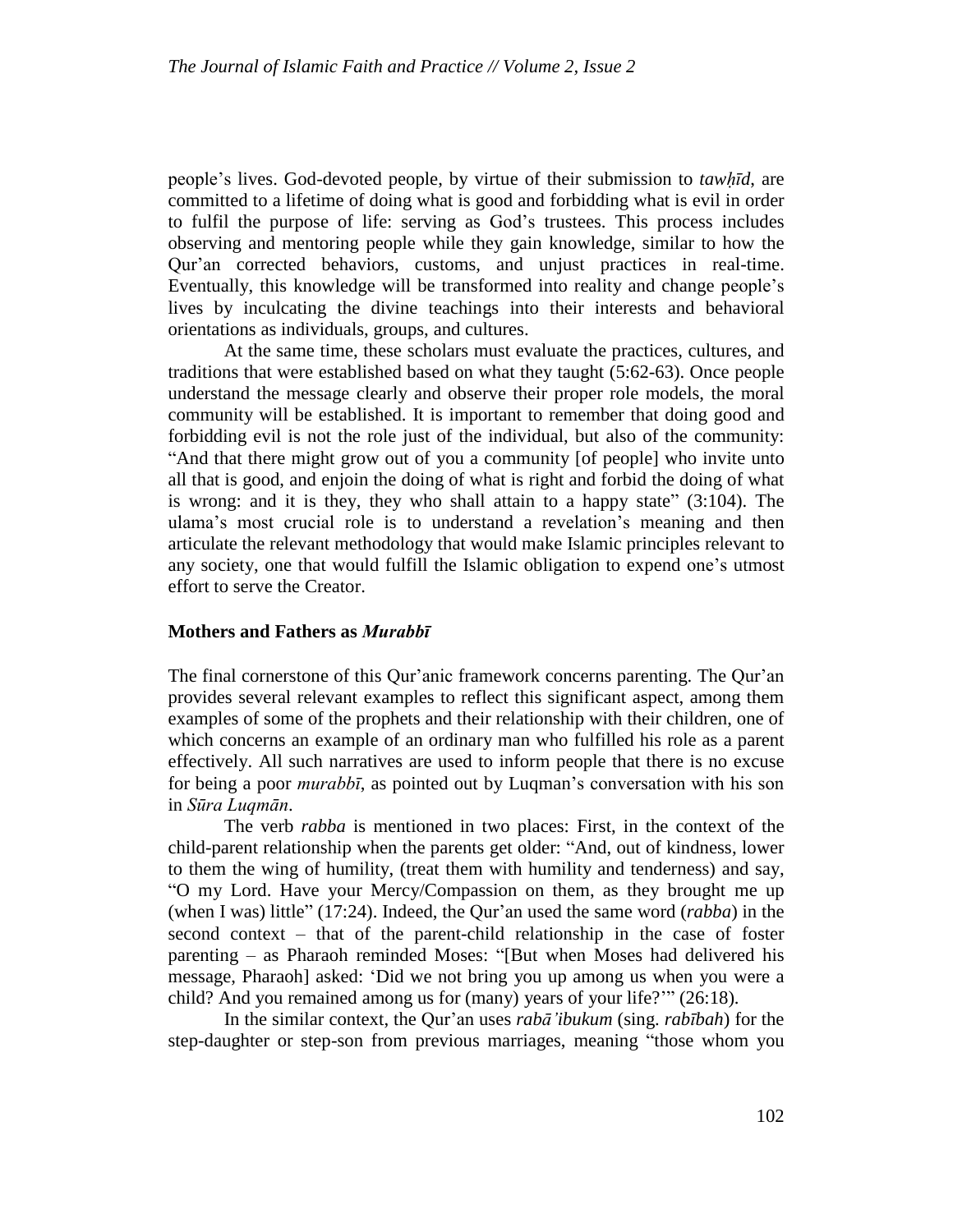have raised." By doing so, it emphasizes *murabbī*'s meaning of the moral responsibility of raising a child, therefore forbidding a step-parent from marrying a step-child. This protects the children from certain types of abuse and enables them to be treated as their step-parent's own children.

Prohibited to you (for marriage) are your mothers, daughters, and sisters; father's sisters and mother's sisters; brother's daughters and sister's daughters, foster-mothers (who gave you suck), foster-sisters, and your wives' mothers; your step-daughters under your guardianship, born of your wives with whom you have consummated your marriage. (4:23)

In conclusion, the Qur'an portrays the trustee (*murabbī*) as an active and Godconscious person who is always mindful of His presence and self-aware. Those who maintain good relations with everybody, respect the surrounding social and physical environment, and see nature as God's signs are responsible for preserving, cultivating, and enhancing the condition of their surroundings (e.g., trees, rivers, and mountains). They envision themselves in this world as travelers moving toward their final destination: the hereafter. Therefore, they spend their time working to disseminate good and eliminate evil as well as making proper judgments on all aspects of life. Fulfilling these aspirations obliges them to develop their rational and spiritual faculties; activate their mind, heart, and body; observe and monitor their feelings and desires constantly; assume full responsibility for their actions and correcting their mistakes; and change their behavior and lifestyle when necessary. In other words, they are humble and good recipients of advice given by the Qur'an and Sunna, as well as other people.

## **Modeling and Teaching Compassion and Mercy**

#### *The Contemporary Relevance of This Prophetic Model*

Along with all other communities, Muslims are also facing many challenges due to the sweeping changes, both internal and external, being witnessed in the world. While external challenges come from our surroundings, internal ones occur within their community. The first and foremost internal challenge Muslims need to overcome is disunity. As we know, the Prophet's (pbuh) mission was to bring peace and unity to Arabia's feuding pre-Islamic tribes. Disputes over who would should lead the *umma* after his death eventually led to the most serious – and ongoing – intra-Muslim schism. Such communal disunity reflects more than just its people's internal differences and disagreements over ideas and practices, for history shows that such a reality can easily turn into a chronic disease that negatively affects every part of the community. That is why the Prophet (pbuh)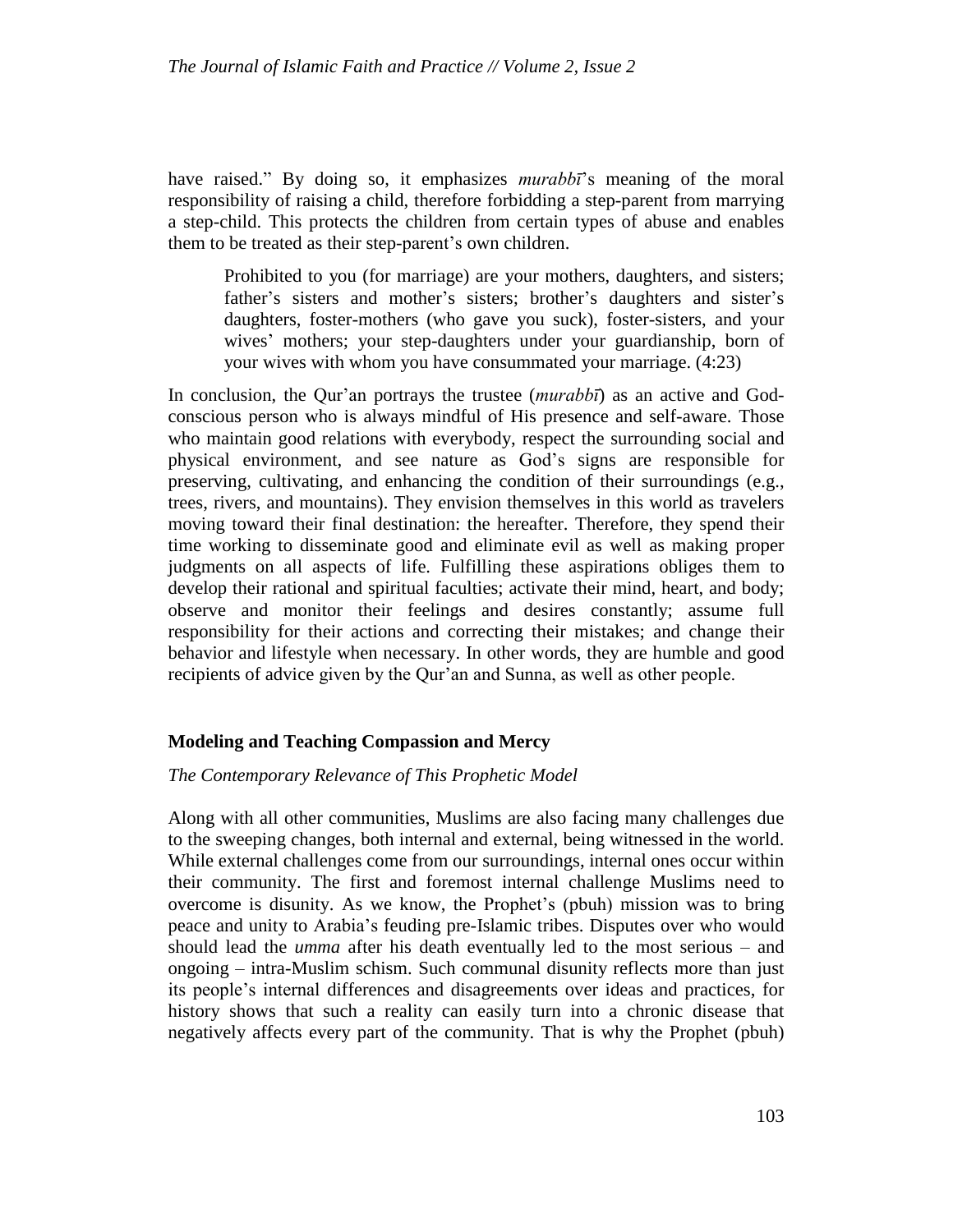beautifully described how the *umma* should be united: "The parable of the believers in their affection, mercy, and compassion for each other is that of a body. When any limb aches, the whole body reacts with sleeplessness and fever." <sup>10</sup> With this in mind, how can we really preserve the *umma*'s unity? How can we be an instrument of unity as an individual, *rather* than an instrument of division?

Again, the Prophet (pbuh) showed the Companions how to use the Qur'anic-Prophetic model of *murabbī* to heal and rebuild compassionate communities through his words and actions, all of which embodied and cultivated compassion and mercy (21[:107\)](http://tanzil.net/#trans/en.sahih/21:107). This means that while outlining the framework, Muslims must take compassion and mercy into consideration before taking any step. In his role as a *murabbī*, the Prophet (pbuh) outlined the main strategies of this transformational mission in a way designed to inspire his followers to both achieve extraordinary outcomes and, in the process, help his followers grow and develop into compassionate and caring individuals.

And how did he accomplish this? By responding to each individual's needs by empowering all of them and aligning all of their objectives and goals, be they a follower, the leader, or the larger community. And how was this accomplished? By building the compassionate community, a process that began with reciting the Qur'an:

God commanded his Prophet to recite, convey, and follow the Qur'an. Whoever follows its guidance, follows it only for the good of his own soul. As for him who goes astray, just say, "I am only a warner." Then say, "Praise be to God! He will show you His signs and you will recognize them. Your Sustainer is not unaware of what you do." (27:92[-93\)](http://tanzil.net/#trans/en.wahiduddin/27:93)

## **The Qur'anic-Prophetic Model of** *Murabbī***: The Prophet's (pbuh) Mission**

The Prophet (pbuh) began the process of building a moral and compassionate community by actively immersing himself in the lives of people from all backgrounds (one human family), for God instructed him to surround himself with those who accepted the message:

And recite/convey [to the world] whatever has been revealed to you of your Sustainer's Book. There is nothing that could alter His words, and You shall find no refuge other than with Him. Keep yourself patient [by being] with those who call upon their Sustainer in the morning and the evening, seeking His countenance. Let not your eyes pass beyond them,

<sup>&</sup>lt;sup>10</sup> Al-Nu'man ibn Bashir reported: "The Messenger of Allah, peace and blessings be upon him..." Source: *Ṣaḥīḥ al-Bukhārī* 6011, Book 78, Number 42 and Vol. 8, Book 73, Number 40; *Ṣaḥīḥ Muslim*, Book 32, Number 6258.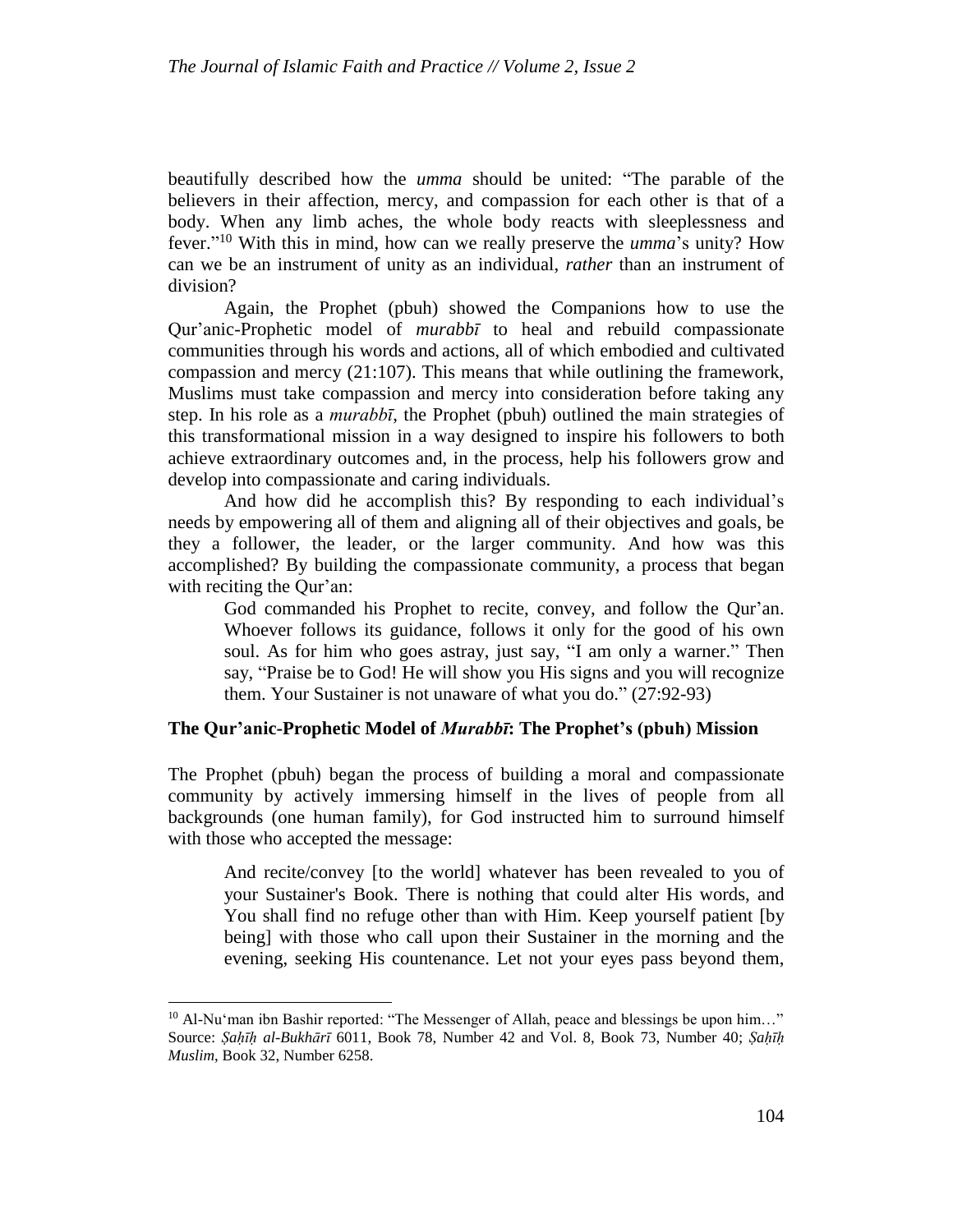desiring the adornments of the worldly life. Do not obey one whose heart We have made heedless of Our remembrance, because he had always followed [only] his own desires, abandoning all that is good and true. (18:27[-28\)](http://tanzil.net/#trans/en.sahih/18:28)

During his time in Makka, Prophet Muhammad (pbuh) focused on teaching and applying the Qur'anic vision of *tawḥīd* and infused justice, mercy, love, and dignity into all of those around him. He spread the power of brotherhood/sisterhood to such extent that it became an exceptional experience in human history.

#### **Compassion and Mercy: Divine Attributes**

l

He was guided by the Creator to bring healing and build a compassionate *umma*:

And it was by God's mercy that you [O Prophet] did deal gently with your followers, for if you had been harsh [in speech] and hard-hearted, they would indeed have broken away from you. Pardon them and pray that they be forgiven. Take counsel with them in all matters of public concern [and] then, when you have decided upon a course of action, place your trust in God, for, verily, God loves those who place their trust in Him. (3[:159\)](http://tanzil.net/#trans/en.asad/3:159)

The Prophet (pbuh) was attentive to the role that emotion plays in shaping a compassionate community. This requires a systematic understanding not only of the feelings associated with firsthand experiences of trauma, but also of how these affective reactions can spread and generate collective emotions, thus producing new forms of animosity. Addressing this challenge in the ways that he did showed his awareness of how a conscious and active appreciation of the whole spectrum of emotions — not only of anger and fear, for instance, but also of empathy, compassion, and love — may facilitate more lasting, organic, and honest forms of social healing and reconciliation.<sup>11</sup>

The Prophet (pbuh) acknowledged the roles of forgiveness and reconciliation in social reconstruction. Forgiveness promotes both trustworthy and trusting behavior, which can lead to reconciliation, both of which, when joined together, help heal past memories, restore trust, and thus pave the way for preventing future cycles of trauma. Forgiveness can lead not only to inner peace within an individual, but also to building peace within a community torn apart by conflict and trauma.

<sup>11</sup> Anas ibn Malik reported: The Messenger of God, peace be upon him, said, **"**Do not despise each other, do not envy each other, do not turn away from each other, but rather be servants of God as brothers and sisters. It is not lawful for a Muslim to boycott his brother for more than three days.**"** Source: *Ṣaḥīḥ al-Bukhārī*, 5718, *Ṣaḥīḥ Muslim*, 2559. *Muttafaqun 'alayhi* (authenticity agreed upon), according to al-Bukhārī and Muslim.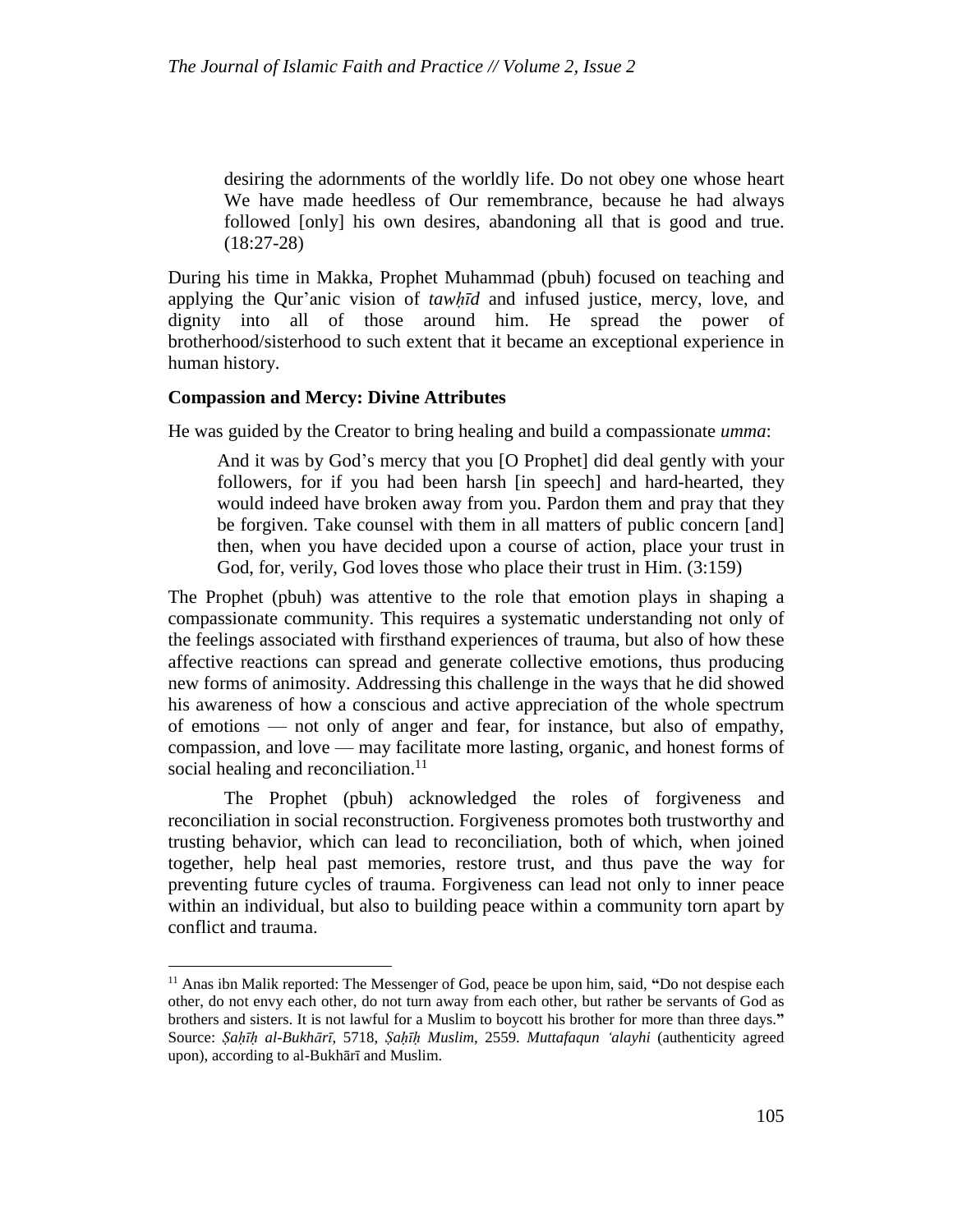In addition, he offered a conceptual engagement with processes of holistic healing and reconciliation, thereby showing that emotions are central to how communities experience and work through the legacy of catastrophe. The Prophet (pbuh) proposed a comprehensive and profound plan to bring the community together through a process comprising three concepts and goals: *ta'āruf* (getting to know one another genuinely), *ta'āluf* (building harmonious relationships within the community), and *ta'āwun* (collaborating with one another).

One of the interesting steps he took to transform the hostile environment into a compassionate and balanced community (*umma wasṭa*) was to change Yathrib's (rebuke) name to *al-Madīna al-Nabī* (the city of the Prophet) or *al-Madīna al-Munawwara* (the enlightened [or radiant] city). Today, this innovative marketing strategy is called "repositioning" or "rebranding." He enforced a rule that anyone who said "Yathrib" once should seek God's forgiveness<sup>12</sup> in order to inculcate this cultural shift into the people's hearts and minds. As Makka's Muslim migrants settled into their new homes as refugees, Madina's Muslim inhabitants welcomed them with love and compassion and voluntarily shared their land (59:8-9).

In order to build the system of *ta'āruf*, the Prophet (pbuh) then developed a revolutionary social system based upon brotherhood and sisterhood, whereby the indigenous Muslim inhabitants *(Anṣār* [allies]) opened their homes and businesses to the refugees (*Muhājrīn*). This infusion of a culture of unity dispelled any sense of superiority between the two groups, promoted equality and equity, and led to *ta'āluf*. Moreover, he focused on building a community that prioritized other's needs over one's own, on expelling the diseases of the heart (e.g., greed, selfishness, envy, and hate) and replacing them with love, compassion, and mercy. This foundation of brotherhood/sisterhood was based on mutual economic and psychological support and the principle of being inheritors to each other, which, in turn, sought to provide the homesick migrants with enough support to overcome their sorrow and misery.

This brotherhood/sisterhood arrangement brought prosperity, solidarity, tolerance, and peace to the community. In this regard, the Prophet's (pbuh) goal was to establish that loving and compassionate relations organically not by choosing two random Muslims to become brothers or sisters, but by investigating his followers carefully and then proclaiming their new relationship. For instance, there was

l

<sup>12</sup> Ahmad narrated from al-Bara' ibn Azab that he had removed it from Yathrib, so let it be forgiven by Allah. Ṭābah is Ṭābah. "Whoever calls Madina Yathrib, it is necessary for him to repent. Madina is Ṭābah, Madina is Ṭābah." [Narrated by Bara' ibn 'Azin, *Musnad Imām Aḥmad ibn Ḥanbal*, 4:285]. *Ṭābah* means "the good one" or *ṭayyibah* (the pure), while Yathrib means "to rebuke, reprimand, and blame." See al-Raghib al-Isfahani, *Al-Mufradāt fī [Gharīb al-Qur'ān](https://en.wikipedia.org/wiki/Al-Mufradat_fi_Gharib_al-Quran)*, 79.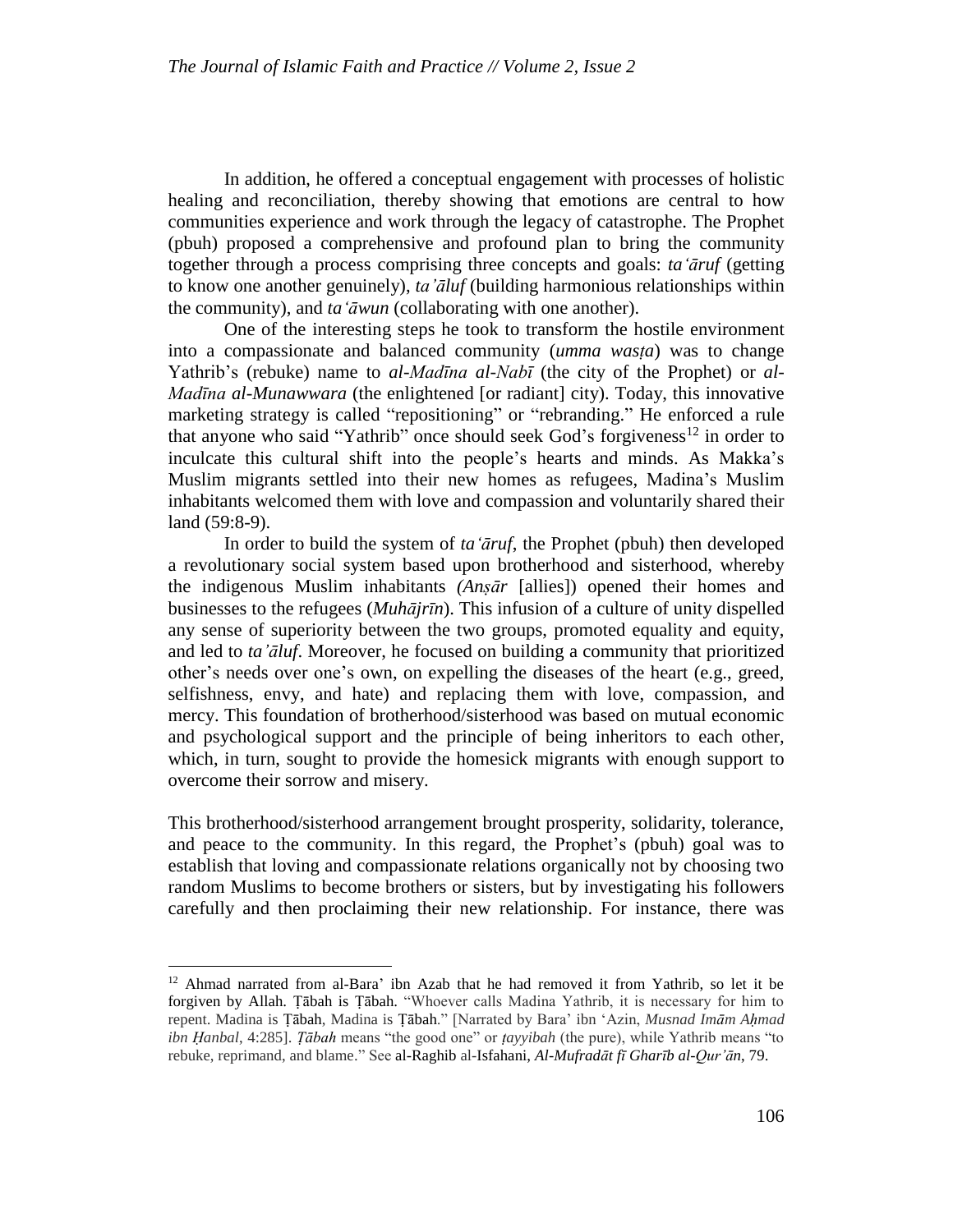exact harmony between Salman al-Farisi and Abu Darda' in terms of character, likes, and feelings, and so he made them brothers.

One day, Salman went to see Abu Darda' and found his wife looking disheveled (her appearance was not that of a married woman). He asked her: "What's wrong?" She replied: "Your brother Abu Darda' has no worldly desires." Then Abu Darda' arrived and prepared some food for Salman and said: "Go ahead and eat, I am fasting." Salman said: "I shall not eat unless you eat with me." So Abu Darda' ate with him. At night Abu Darda' arose for the voluntary prayer. Salman told him to go to sleep, so he slept. This happened again. Toward the latter part of the night Salman said to him: "Wake up," and both offered the prayer together. Then Salman said: "It is true that you owe your duty to your Creator, but you also owe a duty to yourself and to your wife. So you should carry out your duty to everyone." Then they went to the Prophet (pbuh) and related all that had transpired to him. He said: "Salman was right."<sup>13</sup>

This concept of *'amr bi al-ma'rūf wa nahiy 'an al-munkar* (enjoining the right/honorable and forbidding the wrong/dishonorable) seeks to replace oppression at all levels of society with justice (3:104, 110, and 114; 7:157; 9:71 and 112; 22:41; 31:15 and 17).

Prophet Muhammad (pbuh) shifted the culture from one of material competitiveness to moral competition and encouraged t*a'āwun* (collaboration with one another). He frequently encouraged people to visit the sick, feed the poor and needy, take care of orphans, and attend funerals.<sup>14</sup> He developed a system that melded the moral, ethical, and legal constructs into one dynamic structure that became a way of life, as opposed to handing down rigid governing laws of rights and prohibitions. The Prophet (pbuh) promoted a culture of moral and ethical accountability by telling people not to sleep if their neighbors were hungry and not to allow orphans to fend for themselves, among many others things. The newly established tradition of brotherhood/sisterhood prevented several possible conflicts by ending animosity based on tribalism and racism, as well as arrogance based on wealth. Compassion and respect developed among all of the city's Muslims. One can argue that this tradition can be considered among history's

<sup>13</sup> *Ṣaḥīḥ al-Bukhārī*, Volume 8, Book 73, Number 161.

<sup>&</sup>lt;sup>14</sup> Abu Hurayra reported: The Messenger of Allah, peace and blessings be upon him, said, "A Muslim has [been] given rights over another Muslim: to return the greeting of peace, to visit him when he is sick, to follow his funeral procession, to answer his invitation, and to respond to his sneeze." In another narration, the Prophet said, "When he seeks your advice, you counsel him." Source: *Ṣaḥīḥ al-Bukhārī,* 1183, *Ṣaḥīḥ Muslim*, 2162.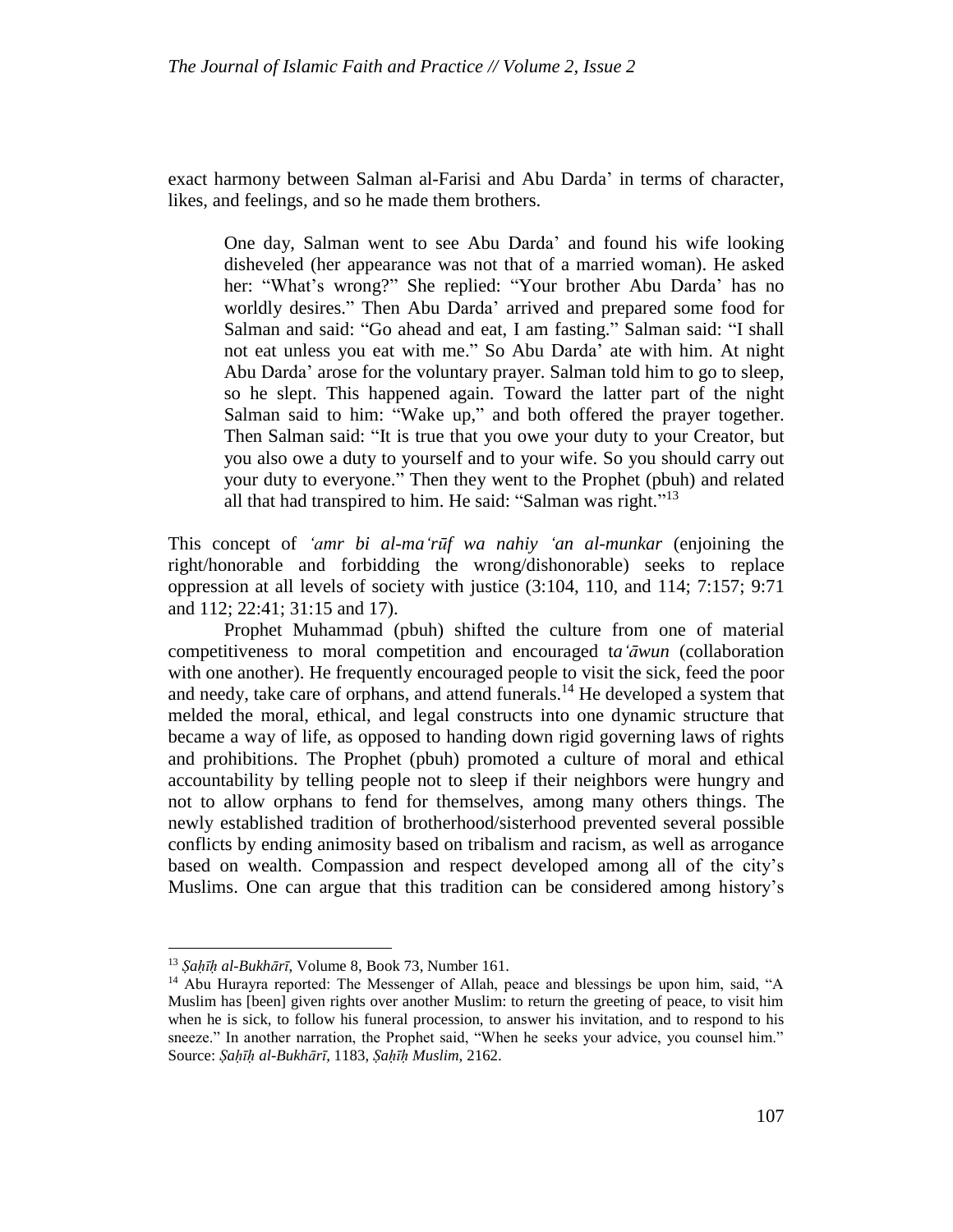most important and exemplary practices of integrating a society's disparate fragments.

The Qur'an defines this community's characteristics as follows: "You are indeed the best community that has ever been brought forth for [the good of] humanity. You enjoin the doing of what is right and forbid the doing of what is wrong, and you believe in God" (3:110) and "Thus have We made of you an *umma* justly balanced, that you might be witnesses over the people and the Messenger will be a witness over you"  $(2.143)$ .

The Qur'an reminds us of God's mercy in building *ta'āluf* among the believers as long as we do our job as a community:

And remember the blessings that God has bestowed upon you: how, when you were enemies, He brought your hearts together so that through His blessing you became brethren; and [how, when] you were on the brink of a fiery abyss. He saved you from it. In this way God makes clear His messages to you so that you might find guidance. (3[:103\)](http://tanzil.net/#trans/en.asad/3:103)

# **How Did This Model Maintain Peace and Tranquility in a Divided Community?**

One must study how the Prophet (pbuh), as a *murabbī*, sustained compassionate and peace among all of Madina's inhabitants and especially at a time when the Muslims were surrounded by both internal and external enemies. Unfortunately, such a study is beyond the scope of this article. Rather, I argue that *Sūrat al-Nūr* provides one of the best examples of an incident that almost divided the entire community – Aisha, the Mother of the Believers , being accused of adultery. The community, which was not immune from the Hypocrite 'Abd-Allah ibn Ubayy's insinuations, was in turmoil for over a month until this *sūra* was revealed. During this period, the Hypocrites successfully deceived some sincere believers and even got them to join in the slander. *Sūrat al-Nūr* not only defended the Mother of the Believers, but also provided a preventive model for avoiding such a moral disaster in the future.

This experience was an extensive training session that required people to go through an internal and external filtering process under the observation of the Divine. Hypocrites at every stage of Islam's history have played a pivotal role in igniting rumors, controversies, and accusations designed to undermine the community's moral foundations. The Qur'an illustrates and teaches us how to diagnose this social problem by laying out a comprehensive and systematic methodology to deal with false accusations. The principles of carefully evaluating one's words and actions, as well as the mechanisms that should be developed to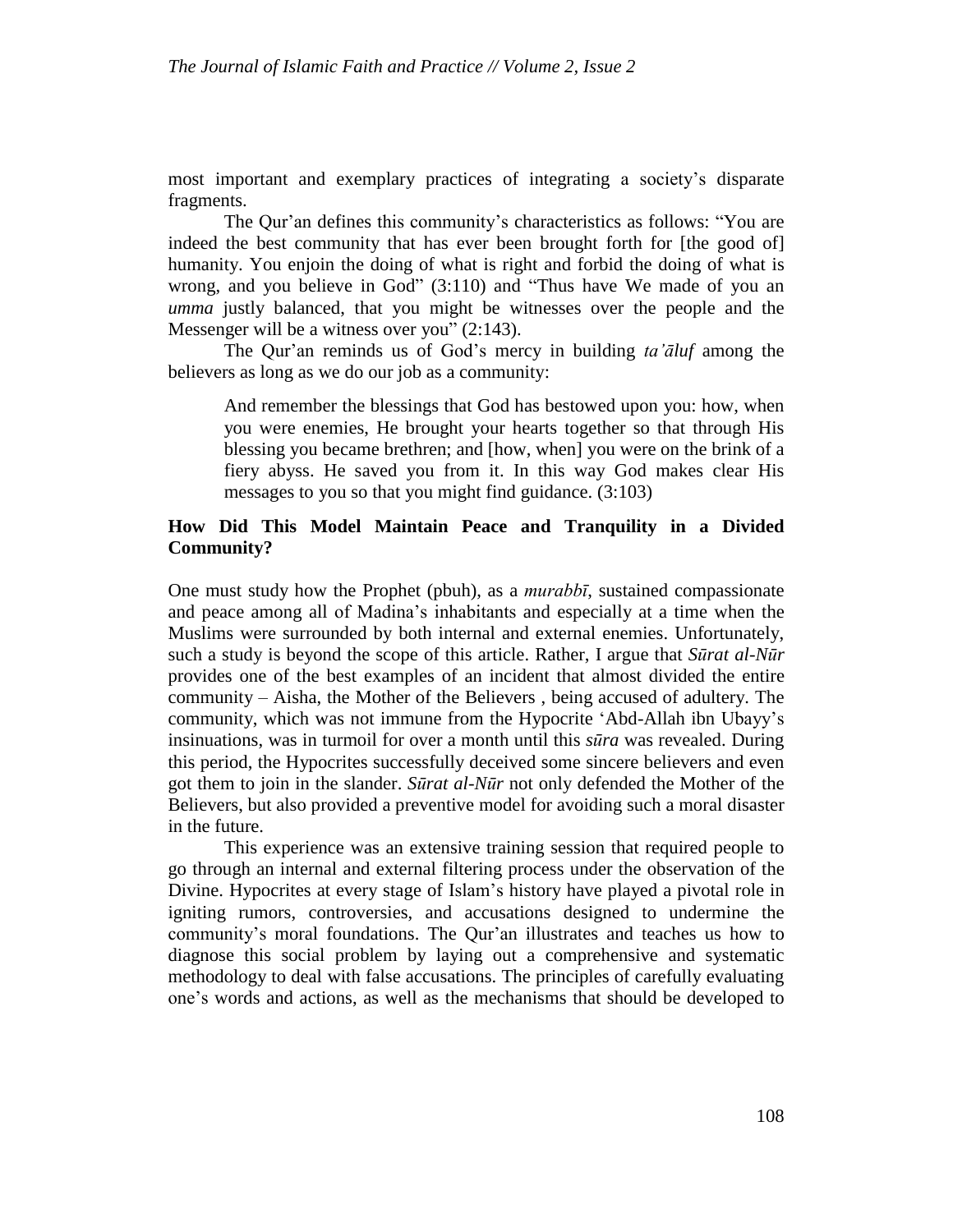hold people accountable based on their actions, surfaces in more than one context in the Our'an. $15$ 

# **The Qur'anic Strategy against Rumors: An Analytical Reading of** *Sūrat al-Nūr*

How does the Qur'an describe and analyze this experience? What are the main issues that it emphasizes? How does it examine the people's attitude toward this slander? Does it provide guidance and strategies for dealing with similar problems? According to the Qur'an, what is the problem? Why is it important to analyze people's stands on such issues? How do we define the relationship between the Qur'an and Sunna in light of this *sūrah*?

Clear rules can be formulated from this *sūra*. First, as God says, assess the people who instigate and circulate a story without confirmation and then hold them accountable: "Indeed, those who came with a falsehood among you are a group among you. Do not regard it as a misfortune, for it is good for you. Every one of them shall be held to account for the sin he has committed, and he who took the greater part in it shall have a terrible punishment" (24:11).

Second, establish strong relationships among the community based on trust and compassion: "Why, when you heard it for the first time, did not the believing men and the believing women think good of one another and say, 'This is an obvious falsehood'?" (24:12)

Third, verify the story before making any comments or statements. Those who spread lies must face the consequences: "Why did they not bring four witnesses? And when they do not produce the witnesses, then it is they in the sight of God who are the liars. Had it not been for the favor of God upon you, and His mercy in this world and the hereafter, you would have been touched for that lie in which you were involved by a great punishment" (24:13-14).

Fourth, be mindful of what you say because your words could cause irreparable damage by creating problems that lead to internal conflict: "When you received it with your tongue and said with your mouths that which you had no knowledge of, you thought that it was an insignificant thing, while in the sight of God it was something very great" (24:15-16).

Fifth, create mechanisms to help prevent rumors from spreading: "Why, when you heard it, did you not say: 'It is not for us to talk about this. Glory be to You, this is a great lie. God warns you against doing this forever, if you are true believers. God explains the commandments clearly to you, and He is the All-Knowing, the All-Wise'"  $(24:17-18)$ .

<sup>&</sup>lt;sup>15</sup> See my upcoming article: "With 'A<sup>3</sup> isha in Mind: Reading *Sūrat al-Nūr* through the Qur'an's Structural Unity" in Dina Elomari and Juliane Hammer, eds. *Muslima Theology* (Routledge, forthcoming).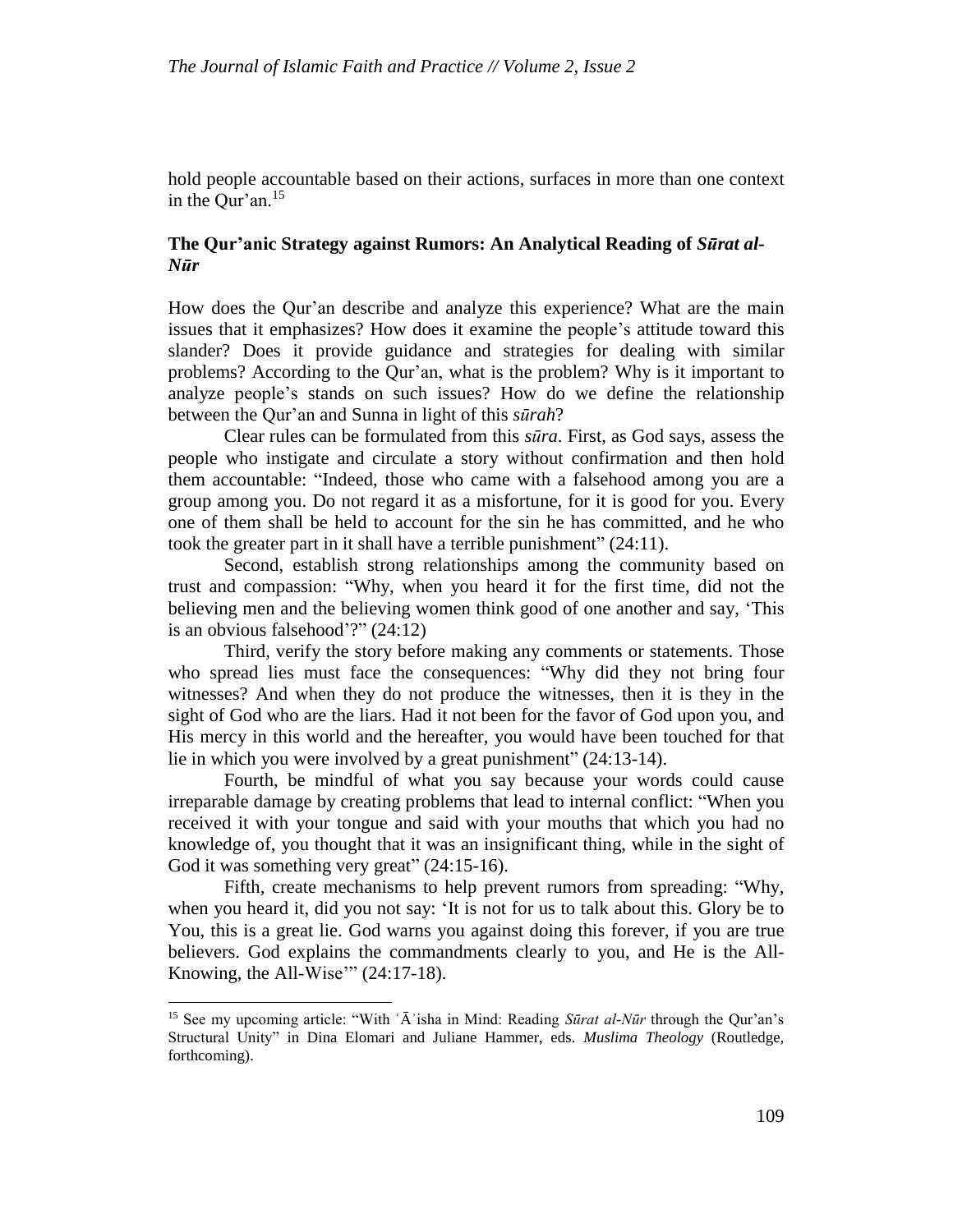Sixth, set firm rules of accountability for those who spread gossip and slander: "Those who love (to see) scandal broadcast among the believers will have a grievous penalty in this life and in the hereafter. God knows, and you know not" (24:19).

Seventh, and lastly, strengthen your relationship with God and seek His guidance: "But for the grace of God and His mercy upon you, and were not God compassionate and merciful, [you would have come to grief]" (24:20).

Some of the mechanisms to help prevent rumors from arising and spreading are mentioned in *Sūrat al-Ḥujurāt*, which was revealed in Madina in 9 AH. This mechanism is designed to regulate and balance human relationships by identifying the predictable consequences. For example, spying, mockery, and backbiting are destructive in nature, whereas being honest, trustworthy, truthful, just, and forgiving strengthen relationships. Each family member has rights and responsibilities that further regulate healthy relationships. Human beings are encouraged to learn how to work together in order to accomplish their goals.

# **The Prophetic Pedagogy:** *Tilāwa***, Broadcasting Knowledge, and Attaining** *Tazkiya*

God commanded His Prophet (pbuh) to recite and convey the Qur'anic message. Thus, we are told: "Indeed, God bestowed a favor upon the believers when He raised up in their midst a messenger from among themselves to convey His messages unto them (*yatlū 'alayhim āyātihi*), to cause them to grow in purity, and to impart unto them the Book as well as wisdom (3:164).

*Yatlū* is often rendered as "recite" or "rehearse"; however, it has another meaning as well: to follow or imitate. God Almighty says: "Consider the sun and its radiant brightness, and the moon as it reflects the sun" (91:1-2). A more literal translation of ""reflects the sun" (*wa al-qamar idhā talāhā*) would be "as if [the moon] follows it [the sun]." The moon derives its light from the sun, and in this sense is the sun's "follower" or "successor," similar to how we should derive light from the Qur'an and reflect it in our lives.<sup>16</sup> In 11:17, *yatlū* might also be understood as conveying the message by reciting the divine text's verses. Hence, the recitation (*tilāwa*) of God's Book may mean not only to recite and convey the *āyāt*, but also to follow them and translate their meaning into reality.

[It is] they who read/[truly] follow the Book of Allah are constant in prayer and spend on others, secretly and openly, out of what We provide for them as sustenance. It is they who may look forward to a bargain that can never fail, for He will grant them their just rewards and give them yet

<sup>16</sup> Taha Jabir Al-Alwani*, Reviving the Balance: The Authority of the Qur'an and the Status of the Sunnah,* trans. Nancy Roberts (London and Washington: The International Institute of Islamic Thought, 2017).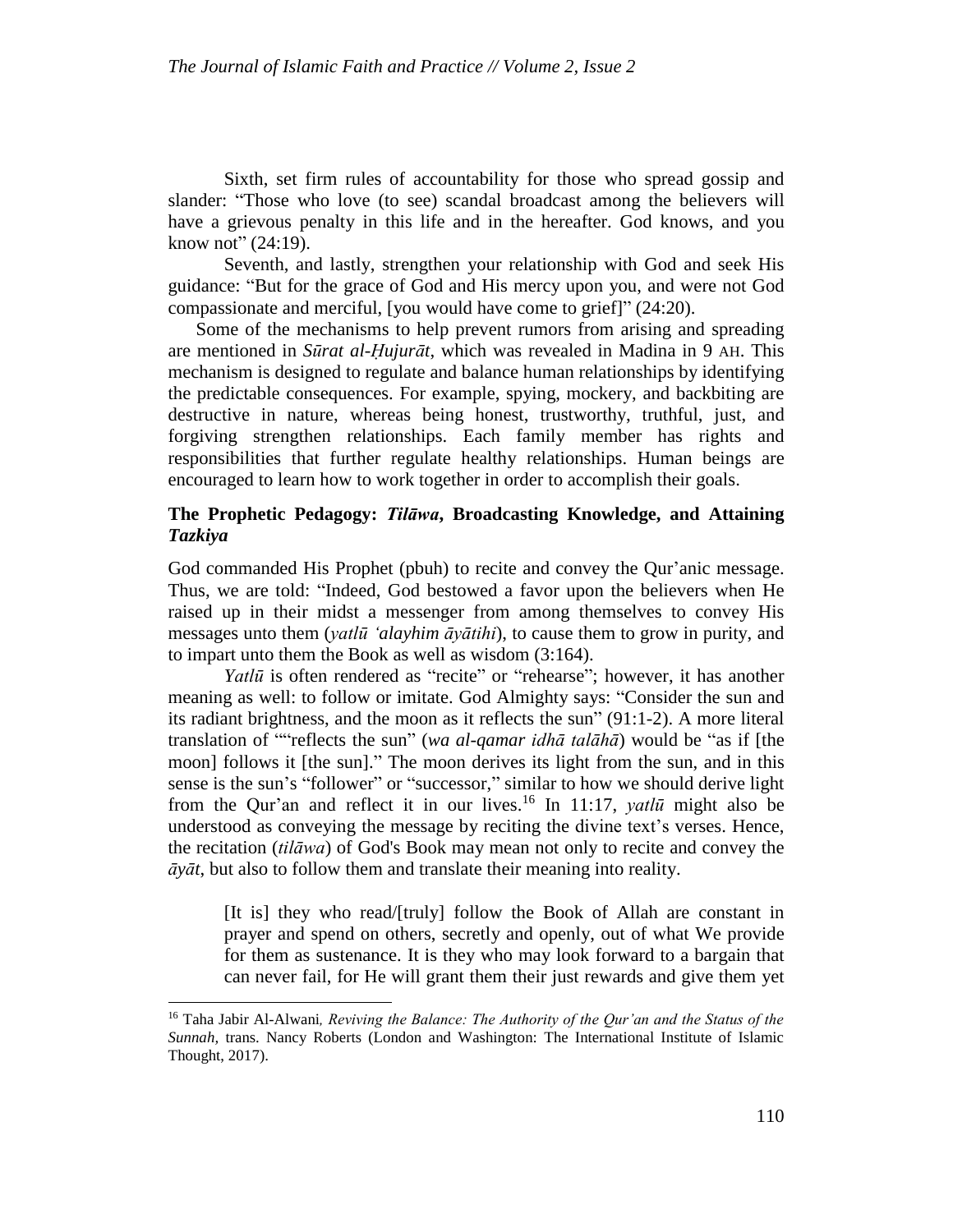more out of His bounty, for verily He is much-forgiving, ever-responsive to gratitude. (35:29[-30\)](http://tanzil.net/#trans/en.asad/35:30)

All people without exception are urged to read, contemplate, and gain knowledge through this Divine revelation. "Read," as proclaimed in 96:1, is both a command and a comprehensive guide to teach us how to read the Book of God and to engage with His creation combining the two readings in a way that helps us attain purification (*tazkiya*) and reflect it in every aspect of our life.

How did the Prophet (pbuh) practice this *tilāwa*, which is considered the cornerstone of his mission? Since the Qur'an is the final revelation from the Creator to humanity, it was revealed to bring all people out of the depths of darkness and into the light. Therefore, it is a source of belief, thought, worldview, and conceptualization. This creative source of holistic knowledge and guidance gives the necessary order to establish human concepts; clarify the relationships between the Creator, humanity, and the universe; and then regulates them in such a way that they will bring about an integrated *tawḥīdī*-based society.

As a result, reading, reciting, and conveying its *āyāt* and message is significant in attaining *tazkiya*, which transcends personal spirituality and leads to interpersonal growth. *Tazkiya* is a continuous process of purification that maintains one's spiritual health, removes what is harmful for its growth, and moves it toward the height of purification. The foremost quality of mind and character that flows from this commitment is a state of constant vigilance or an awareness of the presence of God, the All-Knowing *taqwā*. The root-letters *w-q-y* mean "to protect," "to save from destruction," and "to preserve." *Tazkiya* is the important process of building this quality of God-consciousness*. Taqwā* is at the heart of those traits cultivated by *tilāwa* and the constant remembrance of God. Its most important and basic function is to allow people to correctly examine themselves and to distinguish right from wrong.

To the extent that, as described by Fazlur Rahman, "one is able to perform this moral self-X-raying"; this *muḥāsaba*, one has "protected" oneself from error and its self-destructive consequences.<sup>17</sup> Therefore, accountability becomes both a moral as well as a social obligation. The Qur'an describes *taqwā* as the best "garment" one can wear (7:26) and the "best provision" one can take for the future (2:197). In other words, it is the best guarantee for building a good character. Although *taqwā* must be rooted in our inner faith, it has to be reflected in our actions (4:135 and 5:8), as stated in "Cooperate with each other on the basis of righteousness and *taqwā*, not on the basis of sin and transgression" (5:2).

Therefore, the Prophetic mission serves the critical role of embodying the Qur'anic message and values and applying them to guide one through this worldly

 $\overline{a}$ 

<sup>17</sup> Fazlur Rahman, "Some Key Ethical Concepts of the Qur'ān," *The Journal of Religious Ethics* 11, no. 2 (Fall, 1983):170-85.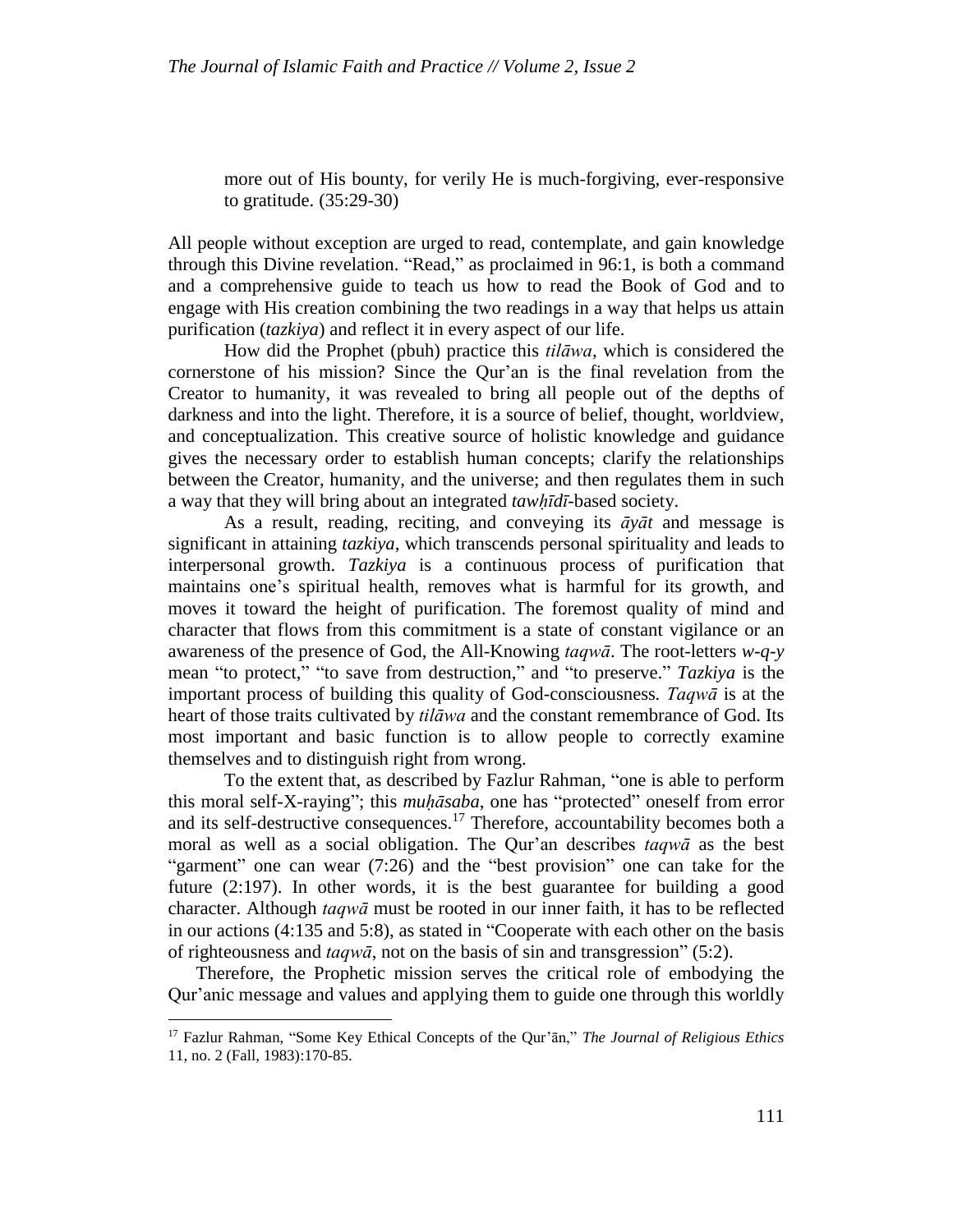reality. In order for humanity to continue receiving this revealed knowledge from its source, the Qur'an presents a practical plan for *tilāwa* until the Day of Judgment. Since the first Prophetic mission is to read and recite the Qur'an and rehearse its *āyāt* so his *umma* can continue the mission, the Qur'an presents a practical plan for how to recite, understand, and allow the *āyāt* to enter their readers' hearts and change their lives. This recitation is the best way to strengthen one's faith, steadfastness, and mindfulness of God – all of which will lead to spiritual growth and *tazkiya*.

1. **Gradual learning**: The Qur'an explains why it was revealed in the form of responses to the Qurayshi pagans: "The disbelievers also ask, 'Why was the Qur'an not sent down to him all at once?' We sent it in this way to strengthen your heart [O Prophet]. We gave it to you in gradual revelation" (25:32) and "It is a recitation that We have revealed in parts so that you can recite it to humanity in stages. We have sent it down little by little" (17:106).

*Tartīl* denotes "regularity, articulation, and being well-ordered." *Sūrat al-Muzammil* explains this process: "and [during that time] recite the Qur'an calmly and distinctly, with your mind attuned to its meaning (73:4). Here it implies articulate, eloquent, and contemplating the recitation of the Qur'an's verses and reflecting upon their meanings and impacts upon one's life. This practical step illustrates gradual change. Flexible pacing is key in this regard, for it lets people feel that they are not being rushed to learn new concepts or being held back if they learn them too quickly. This was exemplified by the Companions, both men and women, who were in the habit of learning and practicing the verses at the same time.

For example, Abu Abd al-Rahman al-Aslami reported: "The Companions of the Prophet (pbuh) would learn ten verses from the Messenger of God and would not take another ten verses until they had learned their meaning and ruling. They said, 'We would learn knowledge and action together.'"<sup>18</sup> They also taught what they had learned by helping others memorize the Qur'an and, most importantly, through their practical example, which reflected directly what they had learned from it.<sup>19</sup> Transformational teaching changes people's lives so that they can, in turn, inspire positive changes in those who follow them. Change requires the *murabbī* to have

l

<sup>18</sup> Source: *Musnad Aḥmad,* 22971.

<sup>&</sup>lt;sup>19</sup> Abu Abdullah al-Qurtubi, *Jāmi' li-Ahkām al-Qur'ān: Tafsīr al-Qurtubī* (Dar al-Fikr, n.d), 1:52. Many authentic narrations urge Muslims to learn the Qur'an. The Prophet said: "The best of you is he who learns the Qur'an and teaches it to others." *Ṣaḥīḥ al-Bukhārī,* 5027, Book 66, Hadith 49. USC-MSA web (English).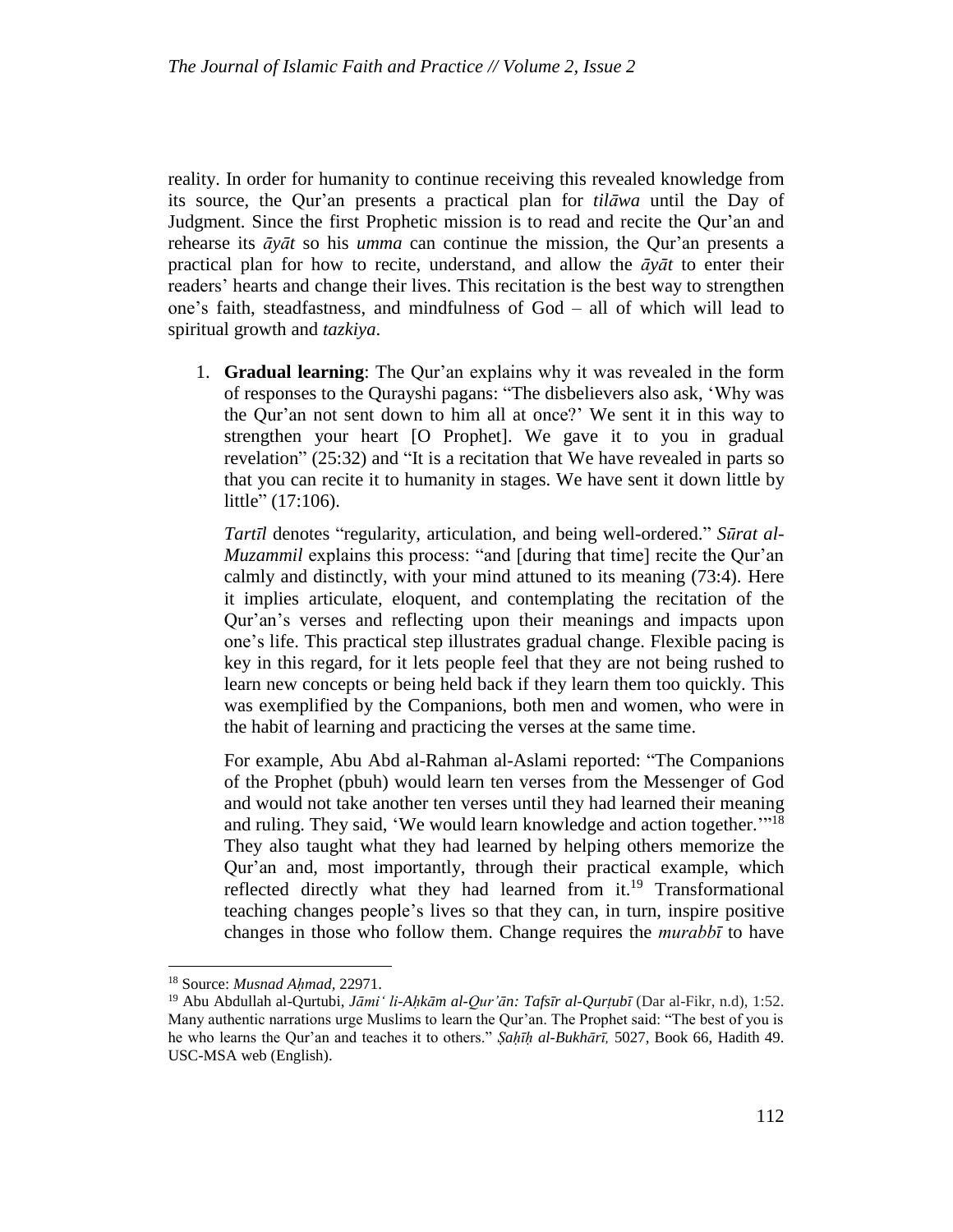patience and *ḥikma* (wisdom), for successful and lasting change can only be attained via these two qualities.

*2.* **Gradual teaching:** A second important reason was to allow its teachings to slowly enter the hearts and lives of its first recipients. The Qur'an uses "sent down," in its various forms, well over 200 times. The second grammatical verb form  $-\textit{nazzaln}\bar{a}$  – which reflects this gradual descent, is used in many verses, among them 2:23 and 97; 3:3; 4:47; 15:9; 16:89; 17:106; and 76:23. The use of this verb form is significant because it captures the historical reality of the Qur'an's twenty-three-year descent into the earthly realm. Therefore, its content is intertwined with the realities of those early communities who witnessed its revelation. In other words, it spoke to historical and personal events within those communities that believed in it as well as those that rejected it.

One distinctive feature of the Qur'an is its direct response to what was going on among these people. For example, *Sūrat al-Nūr* is without question one of those *sūra*s that captured and responded directly to events on the ground. In relation to this fact, one must understand the *munāsabāt*  $a$ *l-nuzūl* (the occasions of the revelation)<sup>20</sup> in light of  $a$ *l-waḥda*  $a$ *lbinā'iyya li-l-Qur'ān* as a methodology. But how should we understand this genre of literature, which describes the events or questions that elicit the revelation of certain verses? What methods should we use to acquire a correct understanding of their meanings? What do the questions asked by the first generation of Muslims, both men and women, show us, in our current context, about the questions we should be asking of the Qur'an?

3. **Listening to the Qur'an:** Another powerful and emphasized method in the context of *tilāwa* is: "When the Qur'an is read, listen to it with attention and remain silent so that you may receive mercy" (7[:204\)](http://tanzil.net/#trans/en.wahiduddin/7:204) and "Remember your Lord deep in your very soul, in all humility and awe, without raising your voice, morning and evening. Do not be one of the heedless" (7[:205\)](http://tanzil.net/#trans/en.wahiduddin/7:205). The Quraysh realized the power of listening to the Qur'an, and history records instances among their elite members who would sneak away to listen to the Prophet or the Companions recite it at night. In other words, they highly discouraged people from listening to its verses out of fear that it may soften their hearts and make them vulnerable to receiving the message.

 $\overline{a}$ 

<sup>&</sup>lt;sup>20</sup> Al-Suyuti n.d., 28. For further readings about the coherence of the Qur'an, see Mir 1986, 29-30 and 61-62.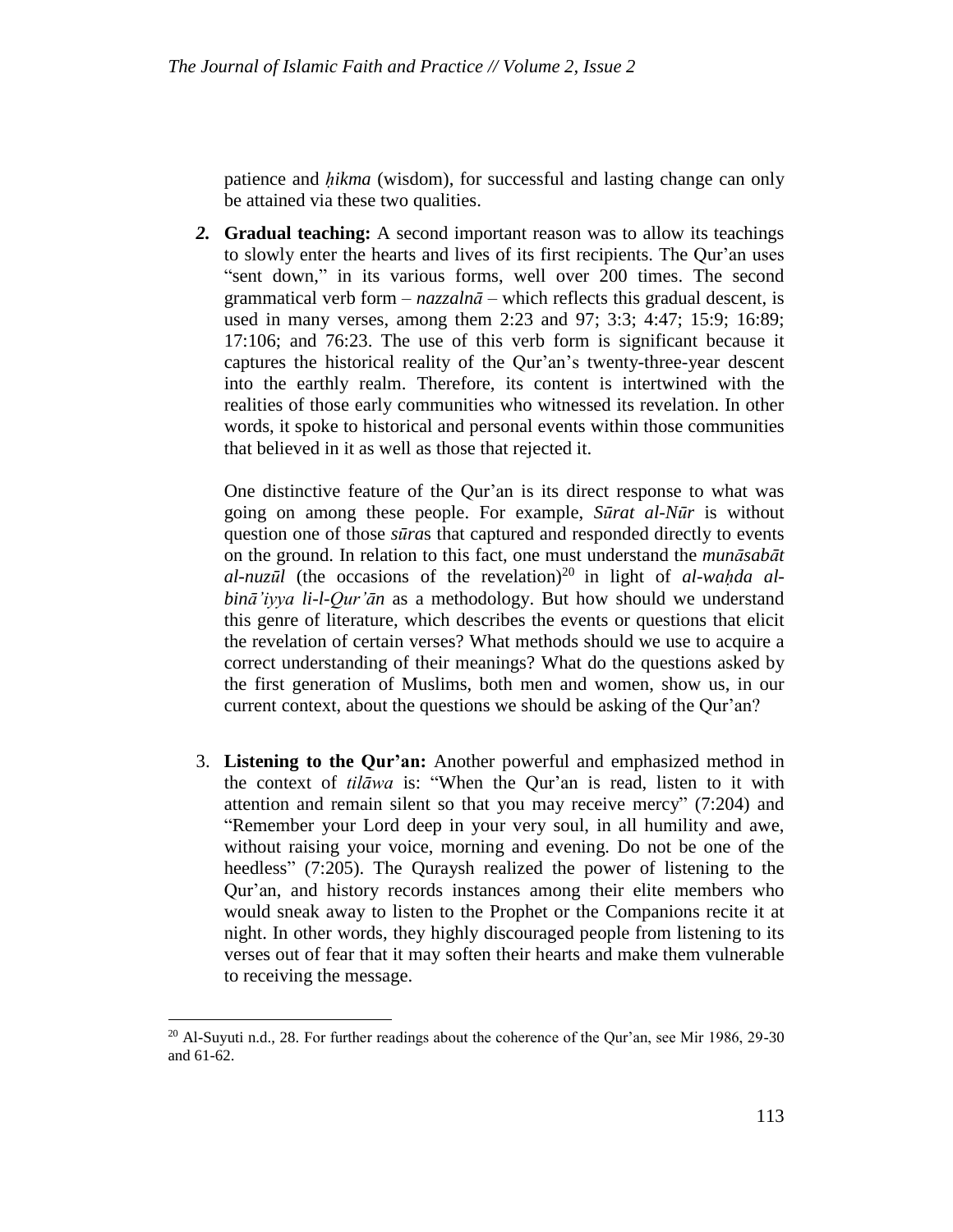The Qur'an describes this reaction in detail: "Those who reject faith say: 'Listen not to this Qur'an, but talk at random while it is being recited, [so] that you may gain the upper hand" (41:26). In another situation, the Qur'an illustrates their reaction visually: "And when Our verses are recited to them as clear evidences, you recognize the disgust on the faces of those who deny the truth. It is almost as if they are going to attack those who recite to them Our verses. Say, "Then shall I tell you of [what is] worse than that? It is the Fire that God has promised to those who are bent on denying the truth. What an evil destination" (22:72).

The Qur'an takes us to yet another scene to tell us how the Prophet (pbuh) reacted to their actions: "We know that you, [O Prophet], are saddened by what they say. And indeed, they do not call you untruthful, but it is God's messages that the wrongdoers deny" (6:33). God proceeds to tell His Prophet (pbuh) about what the Qurayshi leaders discussed when they secretly listened to him reciting it: "We are fully aware of what they wish to hear when they listen to you, what they say when they converse in private, and when the wrongdoers say, "You are only following a man who is bewitched"  $(17:47)$  $(17:47)$ .

In Madina, the Prophet (pbuh) taught the Companions how listen to the recitation on different occasions, sometimes during such large and wellattended gatherings as the Friday congregational prayers. Imam Ahmad recorded that Umm Hisham bint Haritha said, "For around two years, or a year and a part of another year, our oven and the oven of the Prophet was one and the same. I memorized *Sūra* (*Qāf*. By the Glorious Qur'an.) from the tongue of the Messenger of Allah, who used to recite it every Friday while standing on the *minbar* delivering the Friday sermon to the people.""<sup>21</sup>

This practice apparently continued after the Prophet (pbuh) died, for Rabi'a narrated: Umar ibn al-Khattab recited *Sūrat an-Naḥl* on a Friday on the pulpit. When he reached the verse of *sujūd al-tilāwa* (prostration of the recitation), he left the pulpit and prostrated. The people also prostrated. The next Friday, he recited the same *sūra* and, upon reaching the same

l

<sup>21</sup> Ibn Kathir, *Tafsīr Sūrah Qāf*; *Tafsīr Ibn Kathīr*, Part 26 of 30: *Al-Ahqāf* 001. Muslim collected this hadith. Abu Dawud also recorded that al-Harith bin al-Nu'man's daughter said, "I only memorized *Sūrah Qāf* from the mouth of the Messenger of Allah, who used to recite it in every Friday *khutbah*. Our oven and the oven of the Messenger was one and the same." Muslim and al-Nasa'i collected this hadith. *Ṣaḥīḥ Muslim,* 872.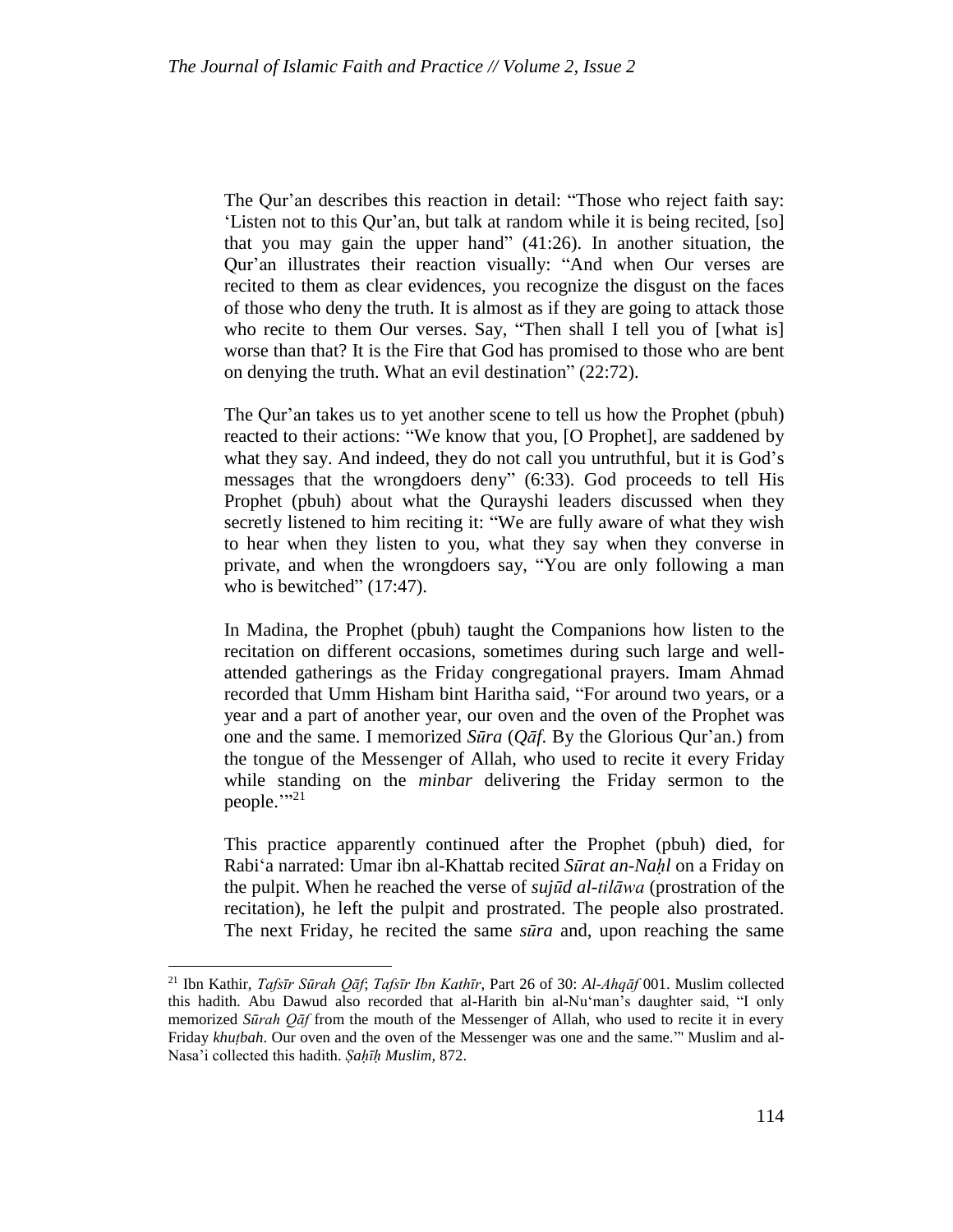verse, said, "O people, when we recite the verses of (prostration of the recitation) during the sermon, whoever prostrates does the right thing. However, it is no sin for the one who does not prostrate." And he did not prostrate (that day).<sup>22</sup> This indicates that the people were continuously engaged with the Qur'an.

4. **Contemplating the Qur'an on a personal level:** The Qur'an encourages its readers to contemplate and engage in a dialogue with its *āyāt*, for "(This is) a Book that We have sent down unto you [O Muhammad], full of blessings, for people to ponder over its messages, and so that those with understanding may receive admonition" (38[:29\)](http://tanzil.net/#trans/en.yusufali/38:29). The readers are encouraged to reflect, ask questions, seek clarity, and draw inspiration from it in ways that complicate, nuance, and ultimately enrich their views and refine their practices: "Do they not ponder on the Qur'an? If it had been from anyone other than God, they would have found much inconsistency in it" (4[:82\)](http://tanzil.net/#trans/en.wahiduddin/4:82). The Qur'an continually encourages people to contemplate in order to broaden their horizons: "Have they not pondered over the word of God? Has something come to them that did not come to their forefathers?" (23[:68\)](http://tanzil.net/#trans/en.wahiduddin/23:68). And, finally, it warns people that if they do not contemplate the Qur'an, their hearts will become locked and hardened. In that case, they reach the stage of *hājir* (abandonment): "The Messengers will say, 'O my Sustainer! Truly, my people had abandoned this Qur'an'" (25[:30\)](http://tanzil.net/#trans/en.sarwar/25:30).

Approaching the Qur'an during the time of its revelation was based on dialogue, an on-ongoing interaction between the people and the revelation. People raised their questions and issues, and then the revelation answered them. The Qur'an states at least fifteen times: "They ask you about…." Most of the questions mentioned in the divine text are related to social, economic, and legal issues. The impact of a holistic *tilāwa* of the Qur'an transformed ordinary men and women into social justice activists and social scientists, as happened to Khawla bint Tha'laba, whom it taught to identify wrong customs and work hard to change them. The Qur'an represents her as a role model for humanity (59:1-4), indicating thereby that it invites its readers to ask questions and seek its guidance in order to inaugurate a positive change in their situation.

5. English-speakers rely heavily on translations to interpret the Qur'an's original message. Given that translations vary in form, content, and quality

<sup>22</sup> *Ṣaḥīḥ al-Bukhārī*, Vol. 2, Book 19 (Prostration during recitation of the Qur'an), 183.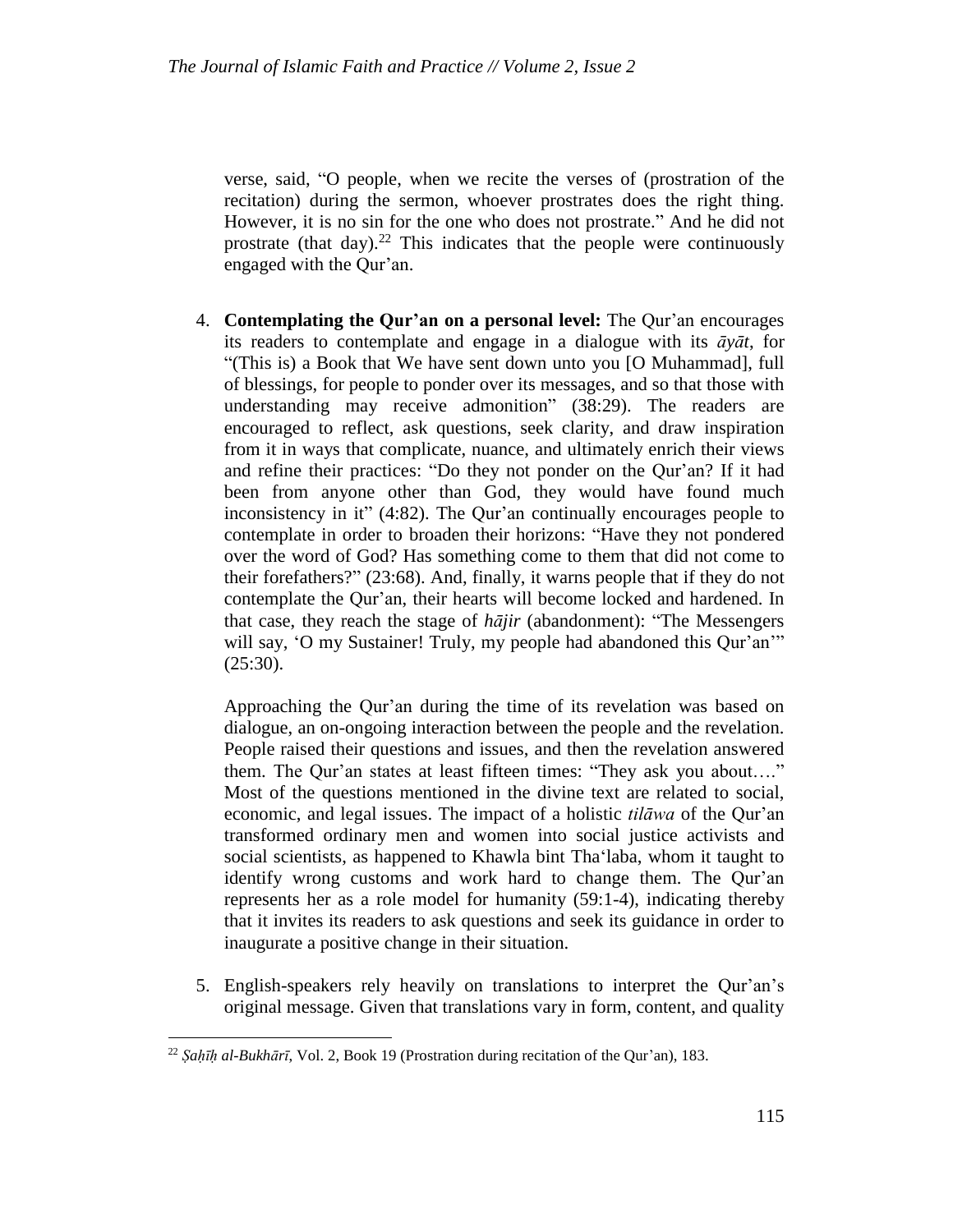and depend upon human interpreters, it is critical to understand which translations to use in which instances. Sometimes only a combination of multiple translations can provide a clear picture of the true meaning and intent behind what is being said in Arabic. This exercise requires a reading buddy with whom one can discuss the meaning and understand the Qur'anic message. Therefore, reading different translations is important, and the more accurate the translated versions read, the closer they come to the original text. This method also trains readers to double- and triplecheck a translation that does not coincide with the chapter's overall theme and harmony.

The Prophetic mission of *tilāwa* reveals a comprehensive model for eradicating illiteracy organically. *Tilāwa*, the Qur'anic-Prophetic holistic approach, presents education as the art of cultivating the intellectual, moral, emotional, physical, psychological, and spiritual dimensions of human development. Illiteracy is a harmful phenomenon that not only affects the individuals themselves in their daily lives and their future, but also has a significant impact upon their society. Unfortunately, illiteracy among Muslims today is still high and remains a dangerous challenge in most Muslim nations. Due to many complex factors related to the political, cultural, economic, social, and demographic conditions, this negative reality threatens the stability of both people as well as socio-political institutions. How should a *murabbī* implement *tilāwa* to promote literacy and broadcast knowledge as the Prophet (pbuh) did?

This holistic approach helps train people to learn about themselves, their relationships, their responsibilities, and reverence for all of life. The role of the *murabbī* in observing the development of students or followers is very critical. Here, we can observe the Qur'an and the Prophet's (pbuh) teaching strategies: listening to each person and helping them express their feelings in order to help them grow in purity (*tazkiya*). The Qur'an also provides methods to assess *tilāwa*'s impact upon people. This process helps develop one's self-awareness skills, which are key to helping people understand their place in this world. Not only is self-awareness the state of consciously being present in terms of one's thoughts, feelings, and emotions, but it also allows people to bring clarity to their internal state so they can better manage their external environment. Based on the first community's experience, the constant reading of the Qur'an while contemplating its verses was a collective movement that included all believers. This effective method gradually brought about their intimate relationship with the Qur'an, which then led to a holistic transformation in their lives.

True believers are those whose hearts tremble with awe at the mention of God, and whose faith grows stronger as they listen to His revelations, and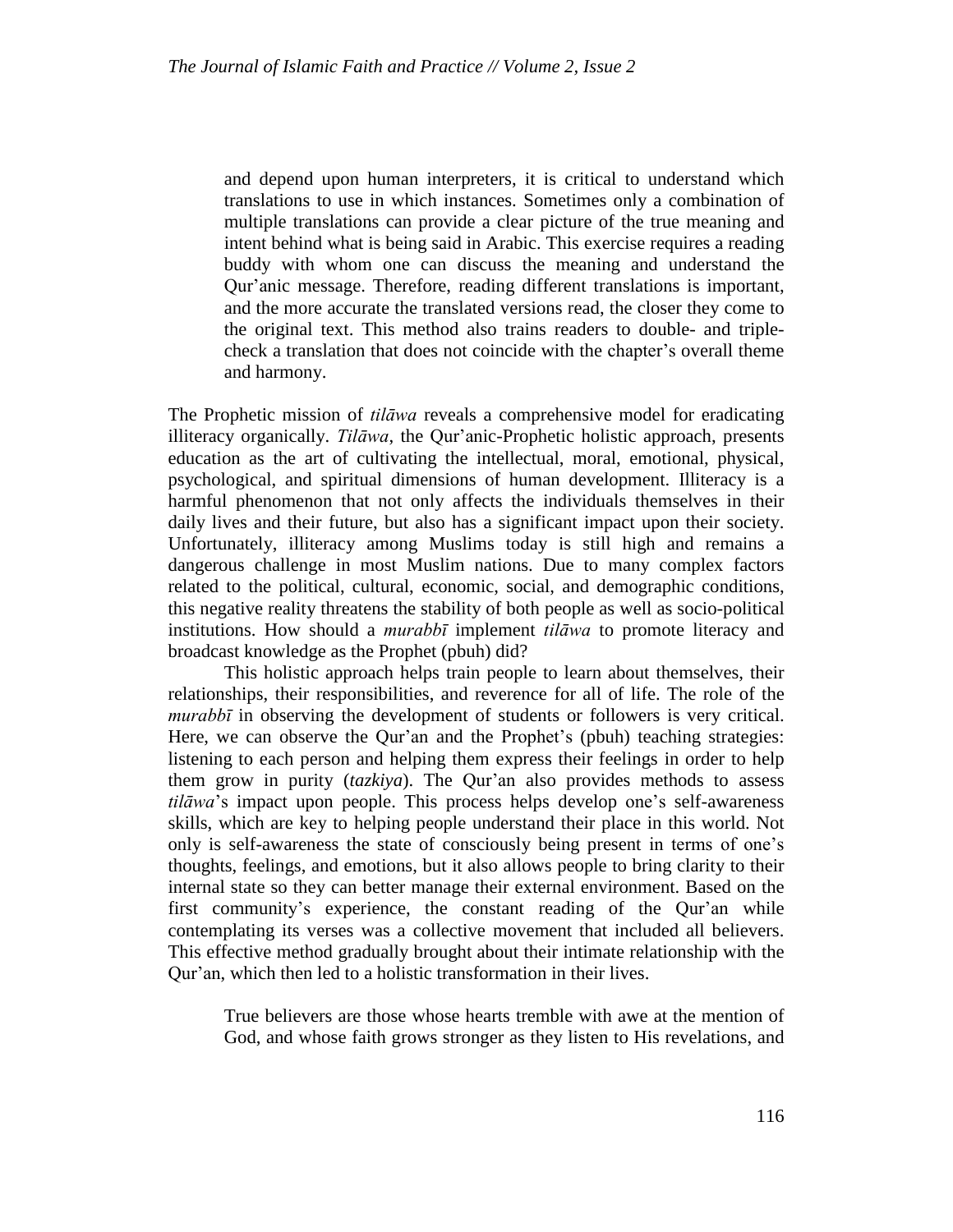who place their trust in their Sustainer – those who are constant in prayer and spend on others out of what We provide for them as sustenance. Such are the true believers. They have a high standing in their Sustainer's sight, and forgiveness of sins and a most excellent sustenance. (8:2[-4\)](http://tanzil.net/#trans/en.asad/8:4)

This Qur'anic-Prophetic model of engaging with the Qur'an encourages people to see the beauty of what is around them and learn to hold life in awe. This is not limited to the first generation, but is for all generations until the Day of Judgment: "Those whom We have given this Book read/recite/follow it as it ought to be read/recited/followed. It is they who [truly] believe in it, whereas all who choose to deny its truth – it is they, they who are the losers"  $(2:121)$  $(2:121)$ .

# **Conclusion**

The Qur'an promotes cooperation and a complementary relationship among people to fulfill their mission on Earth. By applying the term *murabbī* in all its derivative forms in the Qur'an, this article presents this Qur'anic-Prophetic model as one that encompasses teaching, mentoring, advising, and guiding. This article concludes that a close analysis of the Prophet's (pbuh) role as a *murabbī* holds practical applications for evolving Muslim communities today by providing a transformative model of leadership through the holistic guidance of the Qur'an, the ultimate source of *tarbiyya*.

More specifically, we should leverage the method of *al-wahda albinā'iyya li-l-Qur'ān* to actualize and present the term *murabbī* by using the Prophet's (pbuh) mission as a roadmap for spawning a social revolution driven by accountability, mercy, and compassion. The Prophet (pbuh) embodied and cultivated compassion and mercy through his words *and* his actions (21[:107\)](http://tanzil.net/#trans/en.sahih/21:107). The Sunna represents the ethics, morals, and behaviors outlined in the Shariʿa. The Qur'anic notion of *murabbī* reflects a holistic relationship among the Qur'an, the Sunna, and the hadith (the prophetic tradition). As *murabbī*s, the onus is on us to transform and purify ourselves, which will, in turn, transform our society. As the Qur'an states; "God will not change what is in a people until they change what is in themselves"  $(13:11)$ .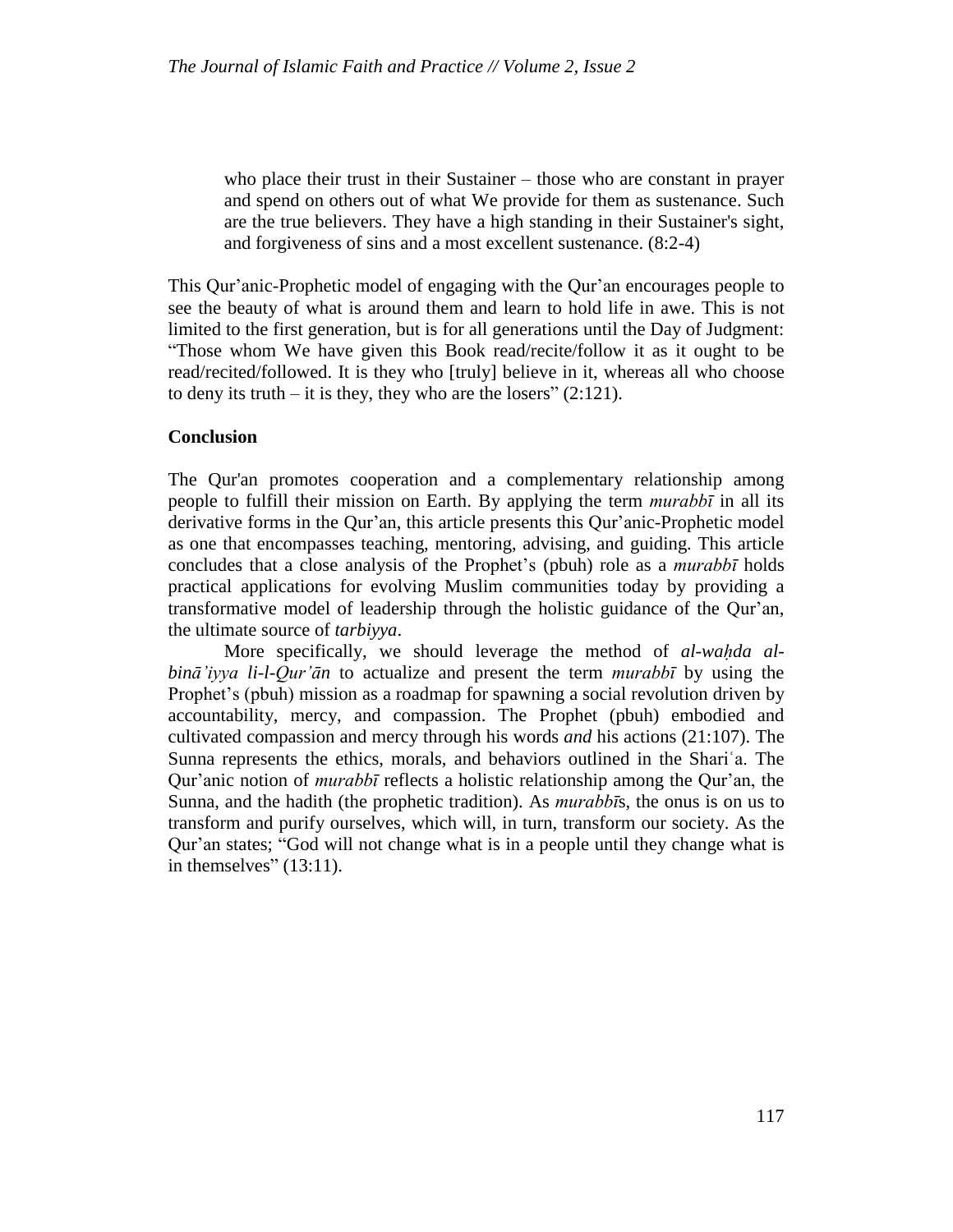## **References**

- Abdel Haleem, M. A. S. Trans. *The Qurʾan: A New Translation*. New York: Oxford University Press, 2004.
- al-Alwani, Taha Jabir. *Al-Waḥda al-binā'iya lil-Qur'ān.* Cairo: Matba'at al-Shuruq al-Dawliya, 2006.
- ‒‒‒. *Reviving the Balance: The Authority of the Qur'an and the Status of the Sunnah.* Translated by Nancy Roberts. London and Washington: The International Institute of Islamic Thought, 2017.
- Ali, Abdullah Yusuf, trans. *The Meaning of the Holy Qur'an,* 11th ed. Beltsville, MD: amana publications. 2016.
- Alwani, Zainab. "*Al-waḥda al-binā'iyya li-l-Qur'ān*: A Methodology for Understanding the Qur'an in the Modern Day," *Journal of Islamic Faith and Practice* 1, no. 1 (March 2018): 7-27. https://journals.iupui.edu/index.php/JIFP.
- Asad*,* Muhammad, trans. *The Message of the Qurʾān*. Mecca: Muslim World League, 1964.
- al-Biqa'i, Burhan al-Din ibn Umar. *Naẓm al-Durar fī Tanāsub al-Āyāt wa al-Suwar*. Edited by 'Abd al-Raziq al-Mahdi. Beirut: Dar al-Kutub al- 'Ilmiyya, 1995.
- [Brown, Jonathan](https://en.wikipedia.org/wiki/Jonathan_A.C._Brown) A. C. *Muhammad: A Very Short Introduction*. [Oxford](https://en.wikipedia.org/wiki/Oxford_University_Press)  [University Press,](https://en.wikipedia.org/wiki/Oxford_University_Press) 2011.
- ‒‒‒*. Misquoting Muhammad: The Challenge and Choices of Interpreting the Prophet's Legacy*. [Oneworld Publications.](https://en.wikipedia.org/wiki/Oneworld_Publications) 2014.
- al-Bukhari, Muhammad ibn Isma'il. *The Translation of the Meanings of Sahīh al-Bukhārī*. 9 vols., 4th ed. Translated by Muhammad Muhsin Khan. Chicago: 1979.
- al-Fayadh, Mohammed Jaber. *Al-Amthāl fī al-Qur'ān al-Karīm / The Proverbs of the Glorious Qur'an*. 2nd ed. Herndon, USA: International Institute of Islamic Thought, 1995.